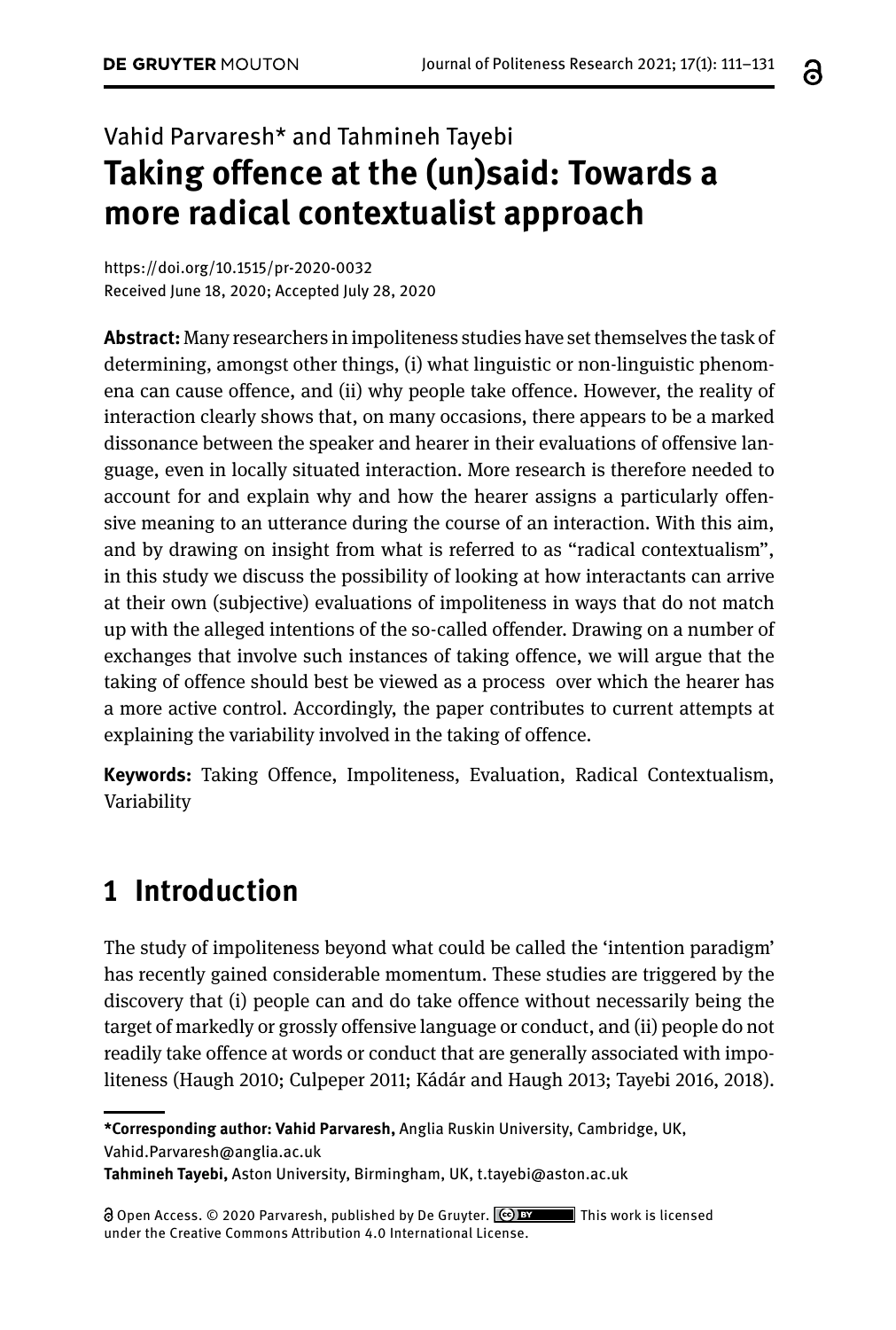However, on many occasions during the course of an interaction, it is clearly evident that there is dissonance, or rather lack of agreement or harmony, between the speaker and the hearer in how they evaluate certain language (or conduct) as offensive (Tayebi 2016; Parvaresh and Tayebi 2018; Haugh and Chang 2019). This is particularly important because, in reality, impoliteness is not always resolved.

While in more recent studies (see, e. g., Culpeper 2011; Kádár and Haugh 2013; Haugh 2015a; Spencer-Oatey and Kádár 2016; Tayebi 2016; Langlotz and Locher 2017; Ogiermann and Blitvich 2019; Parvaresh 2019; Kádár 2020, to name but a few) impoliteness is shown to be a negative *evaluative* meaning (Eelen 2001) which is arrived at by the participants in the interaction. A pertinent question which has not yet been properly answered would be what counts as a legitimate inference for which the hearer might be able to hold the speaker accountable (Haugh 2017)? And, even more importantly, to what extent are such inferences amenable to analysis? One way forward in the way of providing some answers to these questions would be to rely less on speaker-intended inferences and more on "assumptions which […] are not speaker-intended" (Ariel 2019: 104). That would require us as analysists to pay more attention to the hearer's role in the process of taking offence and to put under scrutiny those occasions where some sort of disagreement arises, between the speaker and the hearer, over what was meant. In these situations, the speaker's accountability dissolves and "it is the hearer who pursues further assumptions in his/her search of an interpretation" (Tayebi 2018: 103).

Influenced by some tenets of what is generally referred to as *radical contextualism*, this paper therefore seeks to explore the possibility of providing a more accurate analysis of those instances of taking offence which involve a lack of agreement between the speaker and the hearer. The explanations provided in this paper attest to the potential avenues that can be explored by accounting for the many nuanced layers of inference that are prevalent in designating a language as offensive.

The structure of the paper is as follows. In Section 2, an account of radical contextualism will be provided, which will provide the groundwork for the study. In Section 3, we will discuss the data used and the procedures followed. Section 4 will be devoted to a thorough analysis and discussion of a number of revealing examples. Finally, Section 5 provides a summary of the findings and some concluding remarks.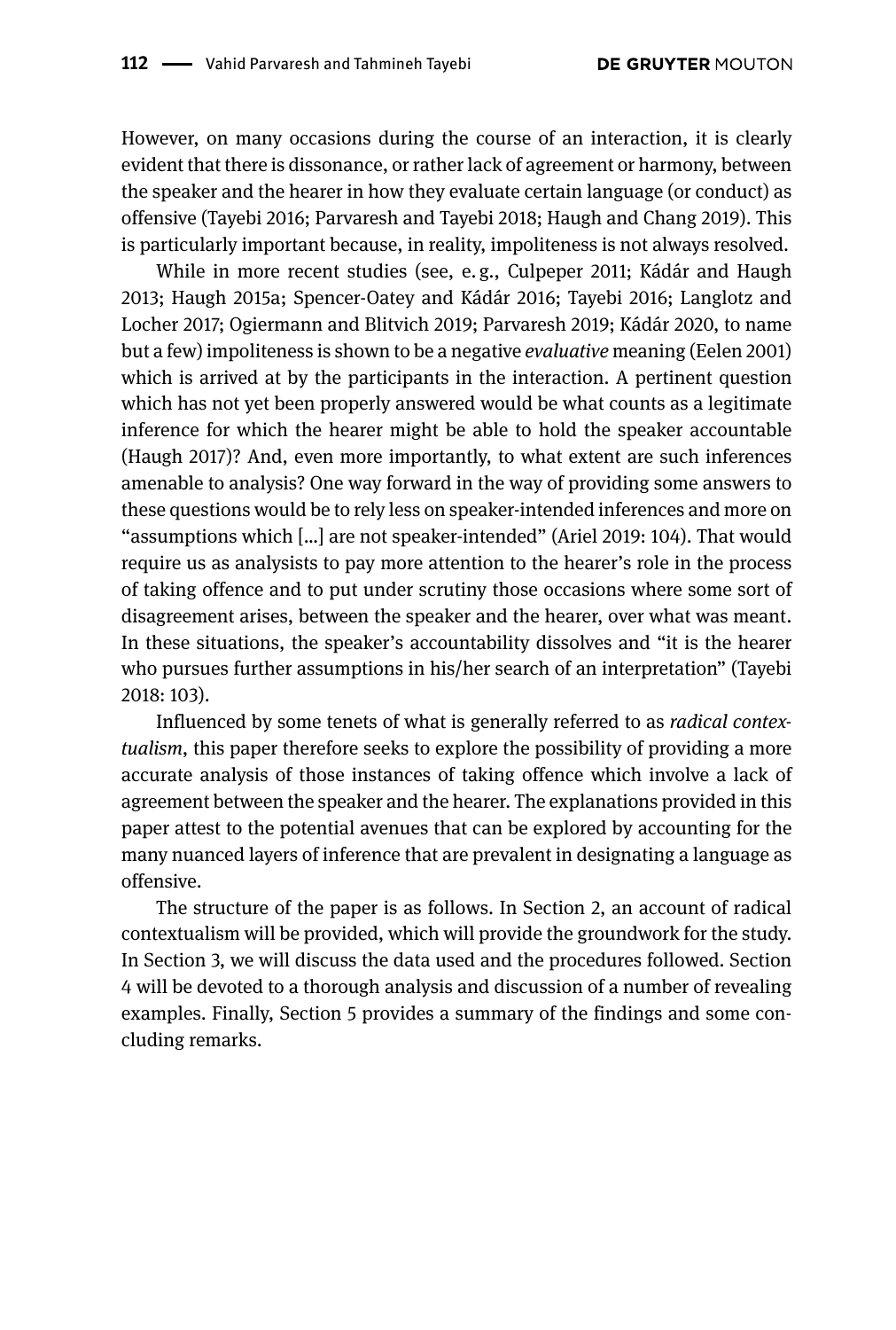### **2 Why** *radical***, not** *moderate***, contextualism?**

In general, pragmatics appears to be based on the tacit assumption that a difference exists between what an expression is saying and what its use in a specific context actually means (O'Keeffe et al. 2019; Zhang and Parvaresh 2019). Over the years, this has given rise to the distinction between *saying and meaning*  (Bach 2012). In this respect, and as far as research on impoliteness is concerned, a rather dominant view seems to be that the hearer arrives at an understanding for an utterance in a controlled, bottom-up manner, but is assisted by a more top-down process which involves pragmatic inference. As perceptively noted by Recanati (2010), generally speaking, this view means that pragmatic inference pretty much determines the content (i.e., "what is said"<sup>1</sup>), but does so by being triggered by the utterance itself and/or some aspects of context. For example, consider the word "bitch", which out of context is usually viewed as an impolite expression but, in some contexts, for example in an intimate relationship, could be an expression of endearment (Culpeper 2011). On paper, calling one's partner or wife a "bitch" would mean that she is rather unpleasant. In the context of an intimate and evidently unproblematic and smooth relationship, particularly one in which both the speaker and hearer are assumed to be cooperative and rational (Grice 1975), this semantically determined meaning of "bitch", i. e., one which is impolite and offensive, does not sound plausible. Therefore, a pragmatic inference is needed, by the hearer, to provide a more "contextual" value to enable the implicature (Grice 1975) or the implied meaning of the word "bitch" in the described context to be determined. Accordingly, such an implicature would encompass a range of phenomena (e. g., the intention of the speaker, their beliefs, their relational histories, emotions, etc.) which the speaker plausibly intends the hearer to recognize, and which is compatible with expressions of endearment or even encouragement. Accordingly, the hearer's inferential processes determine the content in an *interventionist* way and, in this view, pragmatic processes of meaning making are therefore "subordinated" to the meaning of utterances (Recanati 2010: 4). As such, a number of pragmatic processes (e. g., inferring a positive meaning from the word *bitch*) are activated, but this process is predominantly guided by the linguistic material (Recanati 2010: 3–5; cf. Dänzer, in press).

The aforementioned view appears to encounter a form of circularity (Levinson 2000) as it assumes an unduly heavy interdependence between saying the word "bitch" and implicating endearment or encouragement. In other words, in this account, the endearment implicatures appear to be dependent on the hear-

**<sup>1</sup>** By "what is said" we mean the "proposition expressed" (Recanati 2001).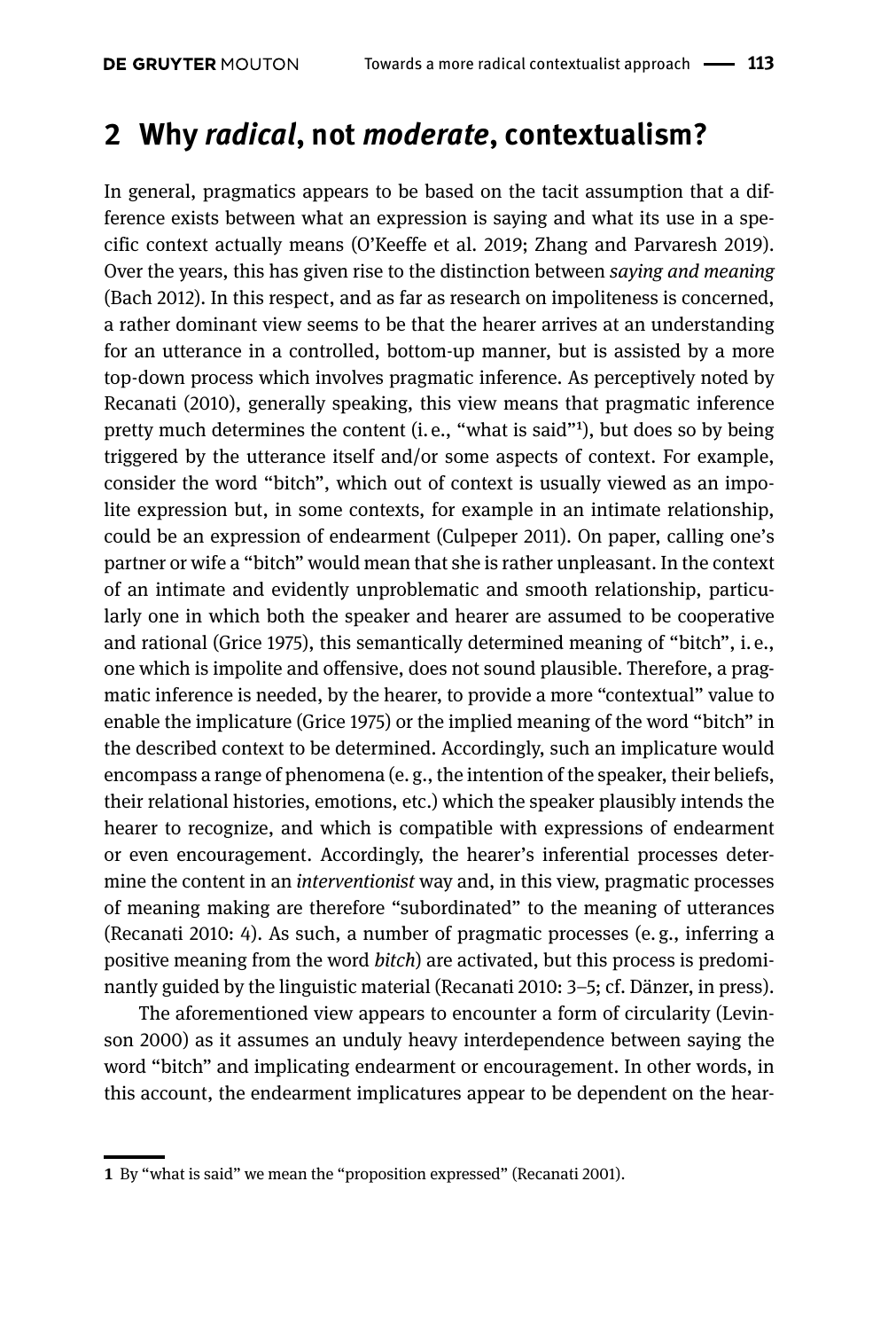er's prior determination of what the word "bitch" implicates based on what is said, i. e., "bitch". At the same time, what is said, i. e., "bitch", depends on what is meant, or rather the implicature, e. g., "you are dear to me" (see, Levinson 2000). As such, "what is said [i. e., "bitch"] seems both to determine and to be determined by implicature" (Levinson 2000: 187). This is indeed a circular problem, which, if it remains unaccounted for, prevents us from providing a convincing explanation as to why, on some occasions, the hearer's inferences seem to deviate from, or at least be incompatible with, the speaker's anticipated interpretations, particularly in those contexts in which such deviations could cause offence on the part of the hearer. As Ariel (2019: 111) notes, such inferences:

are conclusions an interlocutor is *in principle* reasonably (though not necessarily) justified in drawing about the reality behind the speaker's utterance, but he can only do so at his own responsibility, since such assumptions do *not* correspond to a speaker *communicated* message. (Ariel 2019: 111, italics original)

One plausible solution to account for, or even resolve, both the problem of circularity as well as the so-called disagreement in perceptions of offence referred to above, is to provide an account in which we posit the presence of a number of "free" pragmatic processes that are not activated by any expression *a priori*, but take place entirely "pragmatically" with the aim of making sense of "what is said" (Recanati 2010: 4; see also Bezuidenhout 2002; Marchesan and Zapero 2018)<sup>2</sup>. To clarify, as far as our above example is concerned, the fact that the hearer is likely to interpret the word "bitch" as an expression of, say, endearment, is not because the utterance and the circumstances under which it has been used have dictated this in a bottom-up fashion, but rather because the content of "what is said" is determined by the hearer in a top-down manner<sup>3</sup> right from the outset. The latter account has its roots in *radical contextualism*, a view which assumes that information that is *not* encoded linguistically pretty much determines the content of "what is said" (Recanati 2010: 4–5). A central tenet underlying such an account is that "we must go beyond linguistic meaning without being linguistically instructed to do so" (Recanati 2004: 139; see also, Carston 2004, 2012). Extrapolating from this, in what follows we explain how the examples of taking

**<sup>2</sup>** This could also include the meaning of non-linguistic material (e. g., actions).

**<sup>3</sup>** Relevance Theory (e. g., Sperber and Wilson 1995) is of course a contextualist approach in the sense that "it takes the influence of context on propositional meanings to be ubiquitous" (Wedgwood 2007: 650). It assumes that the hearer needs to apply "certain principles of reasoning about the *speaker's intended meaning*" (Wedgwood 2007: 650, italics added) in order to make sense of what is going on, though. For this reason, and motivated by Huang (2017), we tend to consider Relevance Theory as representing *moderate* (not *radical*) contextualism.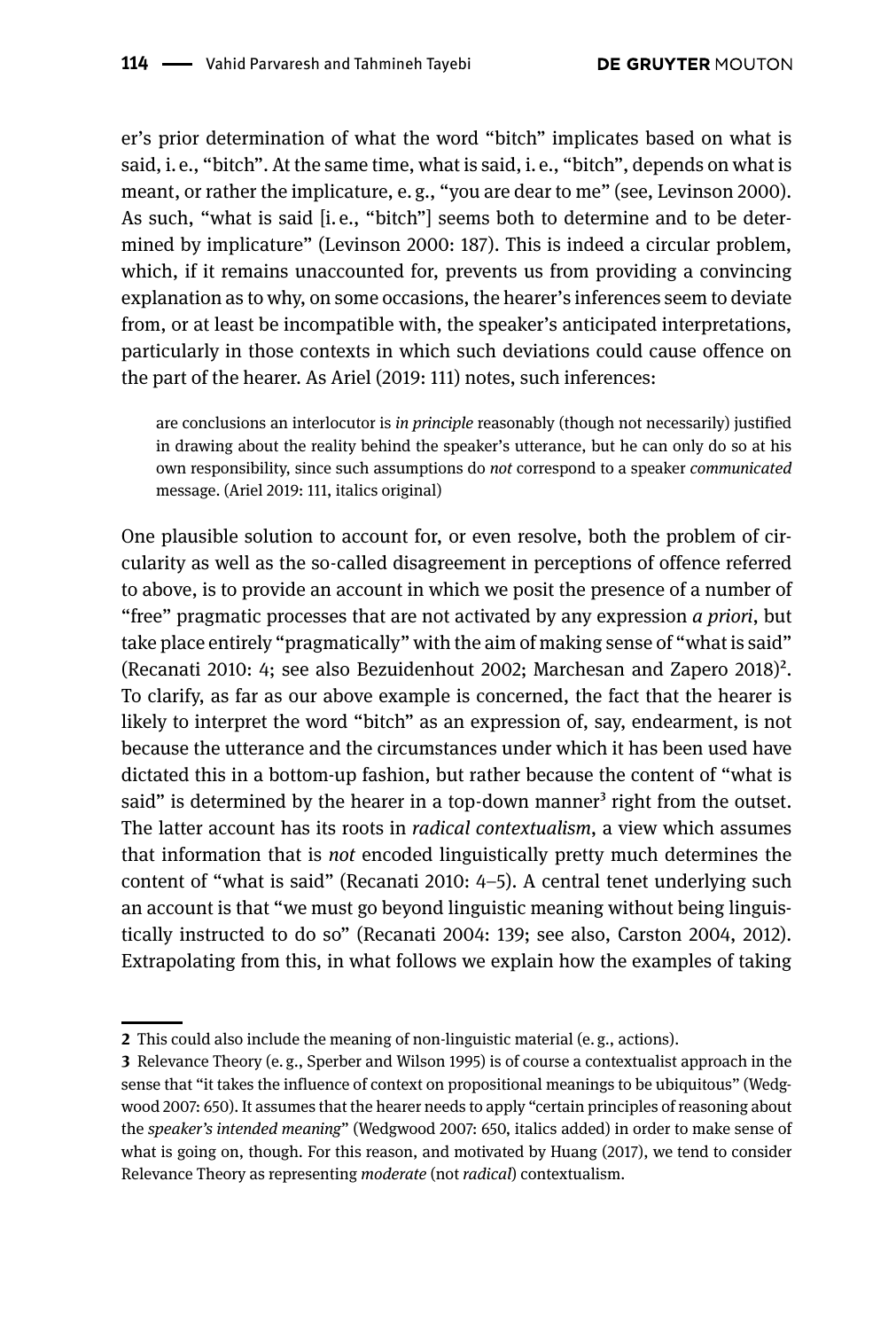offence discussed in this paper should best be viewed as being caused by "a *pragmatically controlled* pragmatic process" (Recanati 2004: 136, italics original; cf. Haugh 2002), which, theoretically speaking, rules out the possibility of linguistically motivated inferences followed by contextual adjustment, in support of more top-down "pervasive contextual adjustment" (Huang 2017: 983) of meaning by the hearer.

### **3 Data and procedure**

The data used in this study is a corpus of movie and TV scripts and also reality TV shows, which have been either retrieved from the Internet or transcribed by the authors. Special care has been exercised to incorporate only those excerpts in which both researchers could observe, given the many verbal and non-verbal clues, the affective stance of feeling offended on the part of one of the interactants, at what is referred to, explicitly or otherwise, as some sort of, for example, transgression on the part of other participants. The emotional stance of feeling offended includes a wide range of feelings ranging from displeasure, annoyance and anger to feeling hurt (Culpeper 2011; Haugh 2015b; Márquez-Reiter and Kádár 2015). Given the focus of the present study, the initial corpus was subjected to a thematic analysis by the researchers and was qualitatively analyzed with a view to finding examples of taking offence in which there was a mismatch between the interpretations of the speaker and hearer. As for the authenticity of the data, we believe, in line with Mishan (2004: 225), that movie scripts are close to authentic data in that they are "written to be spoken". And, in reality TV shows, although the participants are under constant video surveillance, the highly dynamic nature of the programme as well as the unexpected turn of events, which is an inherent feature of these programmes, turns the interactions that take place during these TV shows into authentic ones. Given the scope of the current special issue, namely the alternative approaches to impoliteness, and given the limitations of space, only a few revealing excerpts from the corpus will be analyzed here.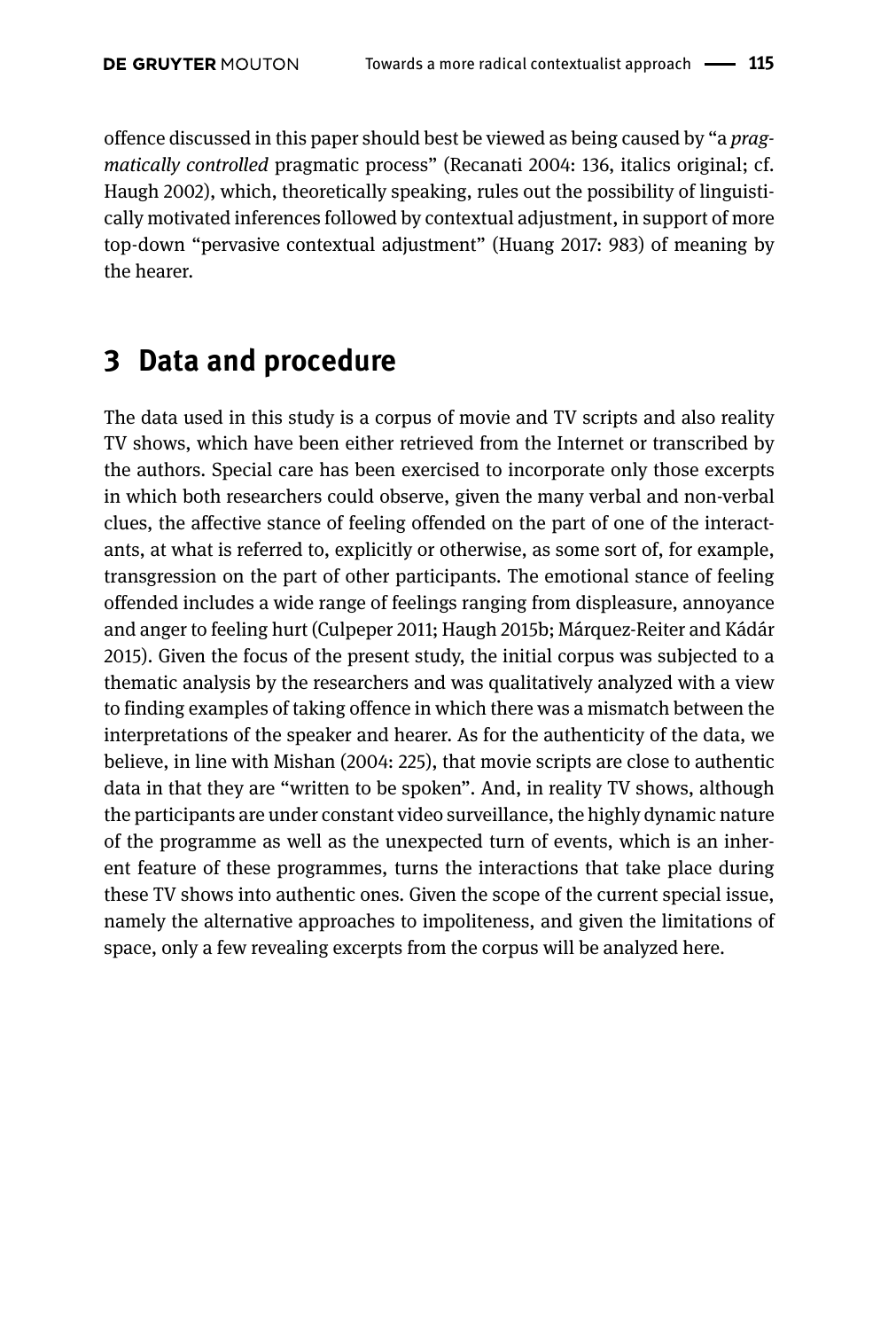## **4 Analysis**

As far as the literature on the taking of offence is concerned, the inferential processes which enables the hearer to arrive at an offensive reading of one's utterance are thought to be post-propositional as they appear to be based on the premise that the speaker has said something which has turned out to be (or rather has been perceived as) *offensive*. Accordingly, to arrive at an offensive reading of the speaker's utterance, the hearer needs to determine "what the speaker means" by assigning values (e. g., time and place) to the utterances, and then complementing that information through *pragmatic inference* assisted by the so-called conditions, including the relational histories (cf. Locher and Watts 2008), under which these utterances/expressions have been used*.* To fully understand how the aforementioned conceptualization pans out, in the following discussion we first analyze an example from a reality TV show with the aim of further explaining the strengths and (possible) weaknesses of the above conceptualization with a view to paving the way for a more refined account inspired by the tenets delineated in Section 2. This will then be followed by an analysis of two more examples<sup>4</sup>.

### **4.1 Moderate contextual evaluations of offence vs. the more radical contextual account**

In this section, we will look at an instance of conflictual interaction from two different perspectives: first, a more moderate contextual account, which is then followed by another account, with a view to highlighting the suitability of the latter. The example is taken from a 2019 episode of the British TV programme, *Love Island*.

*Love Island*, a popular British TV programme, features a group of young contestants, also known as Islanders, who live for a short period of time in a villa in Mallorca with no contact with the outside world, but who are under constant video surveillance. In order for the Islanders to remain at the villa, i. e., not to

**<sup>4</sup>** One of the reviewers of the manuscript rightly noted that (im)politeness scholars "don't necessarily base their analyses on the assumption that interlocutors need to reject the literal meaning of an utterance to infer an implicature when interpreting (im)politeness" and that they "ultimately emphasise the importance of context – often only available to the offended party". This is no doubt an accurate description of (im)politeness studies these days. However, what we intend to do in this paper is to provide an account in which taking offence could be viewed as the offendees' (rather pervasive) attempts at going beyond (con)textual meaning at their own responsibility.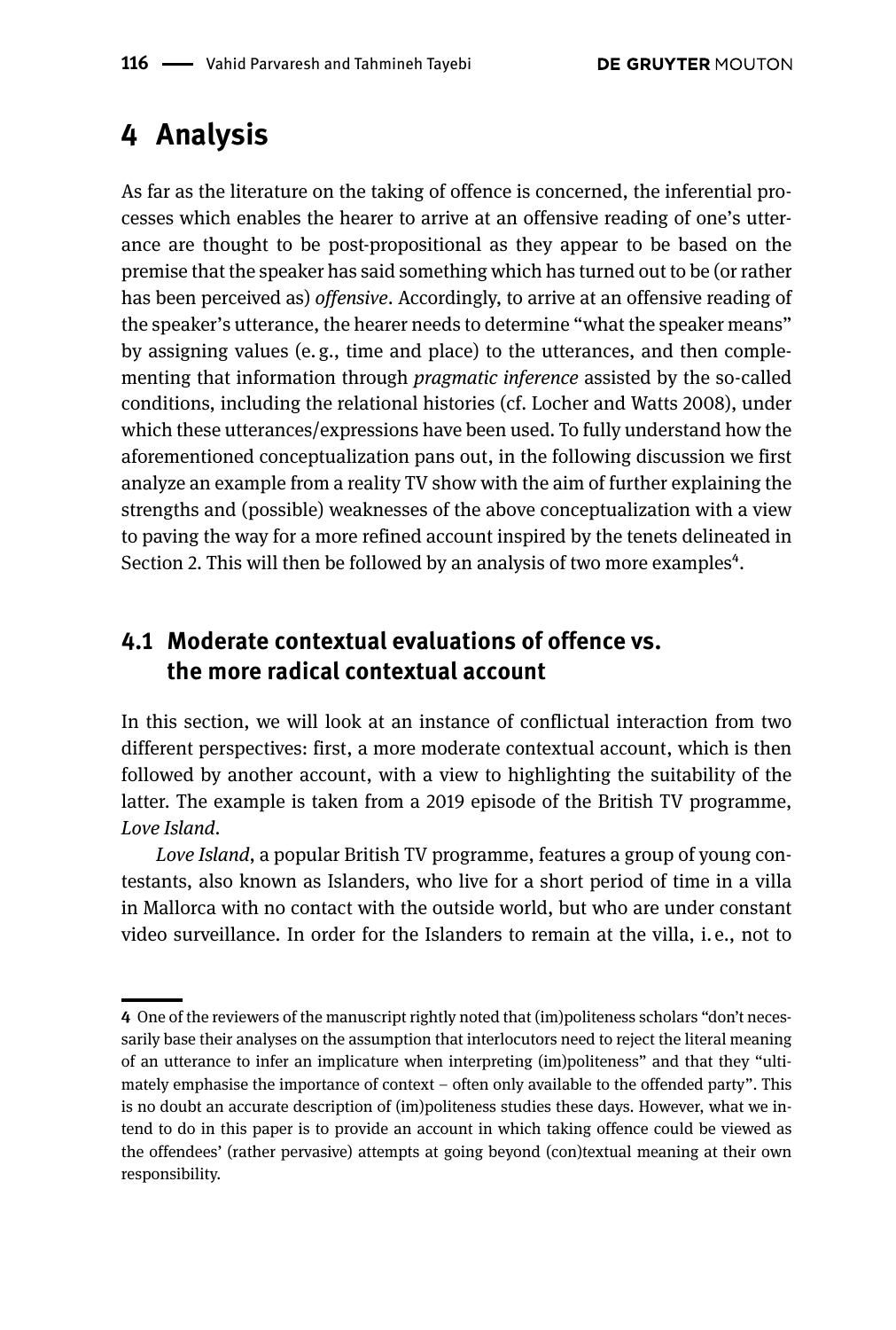be "dumped" from the Island, they must do their best to couple up with another Islander, an endeavour which they hope will result in a romantic relationship. Each episode is full of unexpected surprises and challenges for the Islanders.

During one of the episodes, a contestant, Maura, receives a text message from the producers advising her that she has earned a night in the villa's only private bedroom, referred to as the Hideaway, to spend some private time with a person of her choice. Shouting, "Someone's going to get frisky", Maura picks one of the boys, Tom, with whom she is now coupled-up, to join her in the "Hideaway".

While Maura is preparing to go to the Hideaway, Tom is seen chatting with a few of the other male contestants. They appear to be engaging in banter about what is going to happen in the Hideaway and whether or not Tom is *open to the idea* of having sex:

| 1.  | Jordan:  | Are you open to the idea?                                            |
|-----|----------|----------------------------------------------------------------------|
| 2.  | Tom:     | Yeah. It is what it is! ((group laughter))                           |
| 3.  | Curtis:  | It happens, it is a natural thing, everyone does it, it is a natural |
|     |          | thing that ha//ppens                                                 |
| 4.  | Tommy:   | Sex is a natural thing to do bro. If it //happens                    |
| 5.  | Tom:     | I've slept with girls after much less time// than I'm                |
| 6.  | Michael: | Of course you've, you dirty dog!                                     |
| 7.  | Tom:     | You know what I mean, it's like, I'm not, I'm not being, I'm not     |
|     |          | trying to be $\frac{1}{1}$ ((inaudible))                             |
| 8.  | Maura:   | ((walking out of the building and towards Tom and the group))        |
|     |          | To::m!                                                               |
| 9.  | Anton:   | Someone is calling you mate! ((Maura walks towards Tom))             |
| 10. | Tom:     | ((Tom turns around, notices Maura and starts walking towards         |
|     |          | Maura)) Yeah, I'm not overthinking it but it'd be interesting, it'd  |
|     |          | be interesting to see if she's all mouth or not!                     |
|     |          | ((Maura looks perplexed and boys look curiously excited))            |
| 11. | Michael: | I think she heard him! ((all boys laugh))                            |
| 12. | Maura:   | ((looks curious)) What did you just say to them?                     |
| 13. | Tom:     | No, why?                                                             |
| 14. | Maura:   | What did you just say to them?                                       |
| 15. | Tom:     | Just then?                                                           |
| 16. | Maura:   | Uhun                                                                 |
| 17. | Tom:     | It'd be interesting to see if you're all mouth or not.               |
| 18. | Maura:   | You did not just say that!                                           |
| 19. | Tom:     | ((chuckles))                                                         |
| 20. | Maura:   | Did you?                                                             |
| 21. | Tom:     | Yeah                                                                 |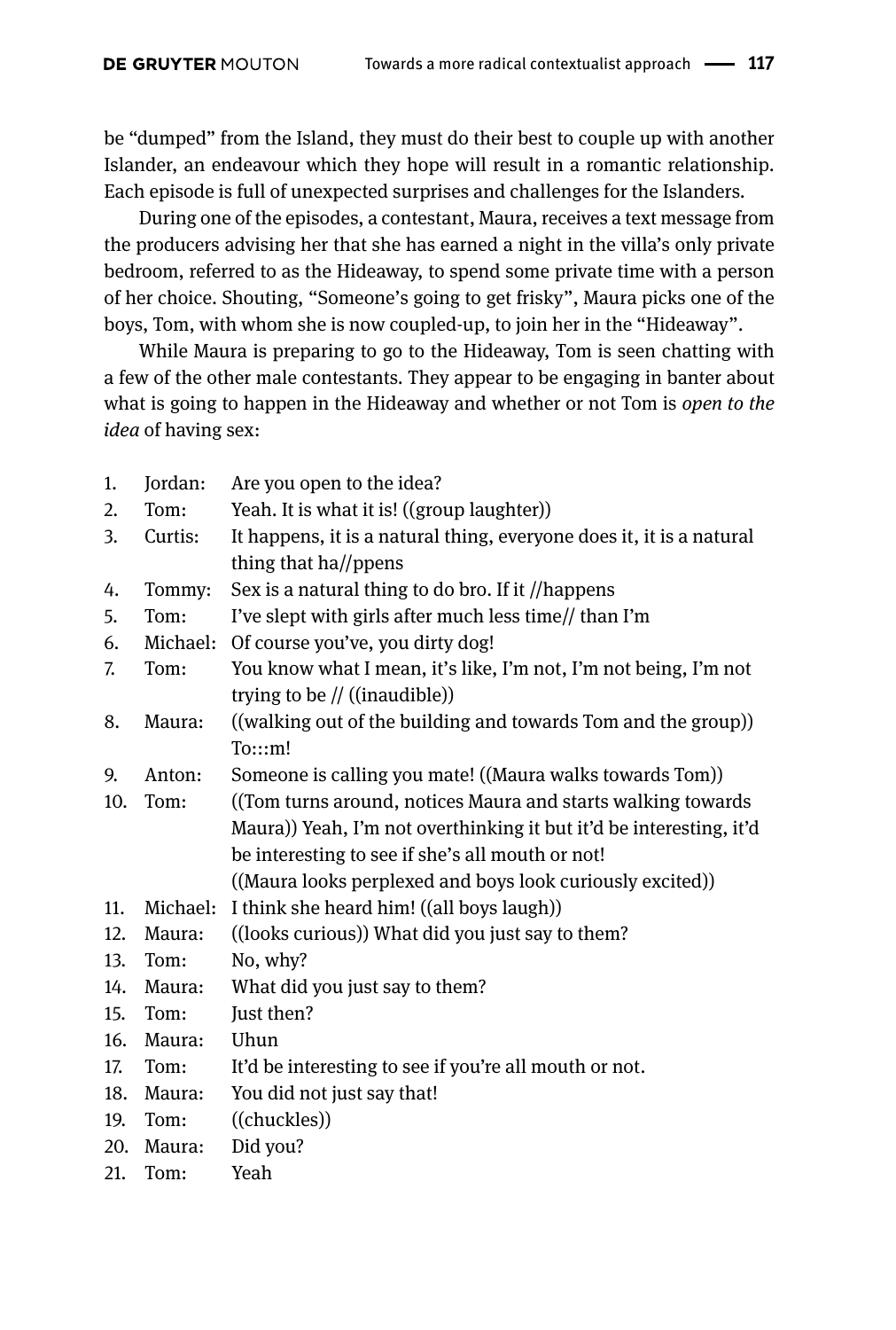|     | 22. Maura:   | Why'd you say that?              |
|-----|--------------|----------------------------------|
|     | 23. Tom:     | Because it was, they're sa//ying |
|     | $24.$ Maura: | Did you actually just say that?  |
|     | 25. Tom:     | Yeah.                            |
|     | 26. Maura:   | Wow, Okay.                       |
|     | 27. Tom:     | Why?!                            |
|     | 28. Maura:   | Are you fucking joking?          |
|     | 29. Tom:     | Why?!                            |
|     | $30.$ Maura: | That's a dickhead comment.       |
| 31. | Tom:         | What?!                           |
|     | $32.$ Maura: | Fuck off!                        |
|     |              |                                  |

[ITV Studios and Motion Content Group. "Maura Is Livid With Tom: Love Island 2019." *YouTube*, uploaded by Love Island, 23 June 2019, [https://www.you](https://www.youtube.com/watch?time_continue=5&v=zZOHSNz9840&feature=emb_logo) [tube.com/watch?time\\_continue=5&v=zZOHSNz9840&feature=emb\\_logo.](https://www.youtube.com/watch?time_continue=5&v=zZOHSNz9840&feature=emb_logo) Accessed 16 Sep 2020.]

In the above conversation, the participants seem to be somewhat excited and curious about what is going to happen in the Hideaway and whether or not Tom is open to the idea of having sex (with Maura). In turn 5, Tom boasts about his previous relationships claiming that he has slept "with girls after much less time", a claim which may suggest that he thinks he can do the same in the Hideaway. Michael's remark in turn 6 attests to this interpretation. At this point, Maura calls out Tom's name and walks towards him and the group of contestants. Tom turns around, sees Maura, and begins walking towards her while at the same time saying to the boys, "I'm not overthinking it but it'd be interesting to see if she's all mouth or not!" (turn 10). As Tom moves away from the boys towards Maura, Michael guesses that Maura has probably heard what they were discussing, or at least has heard part of the conversation. Throughout the question and answer exchange that follows between Tom and Maura, Tom appears to be somewhat puzzled by Maura's request for information about his comments to the other Islanders. As this exchange shows, Tom firmly believes that what he has said is not inappropriate. He even tries to laugh off the seriousness of the situation (turn 19), but this just makes Maura even more angry.

Technically speaking, taking the role of all the participants in this exchange into account, in the first 11 turns, Tom and the other lads involved in the banter are "ratified" participants in the sense that they are actually engaged in the conversation in question, but Maura is an unratified (eavesdropping) participant with whom Tom does not wish, at least not immediately, to communicate (Goffman 1981; Goodwin 1981). Maura is the unratified participant who, given the fact that she is farther away, is unable to decode or understand what Tom is saying in turn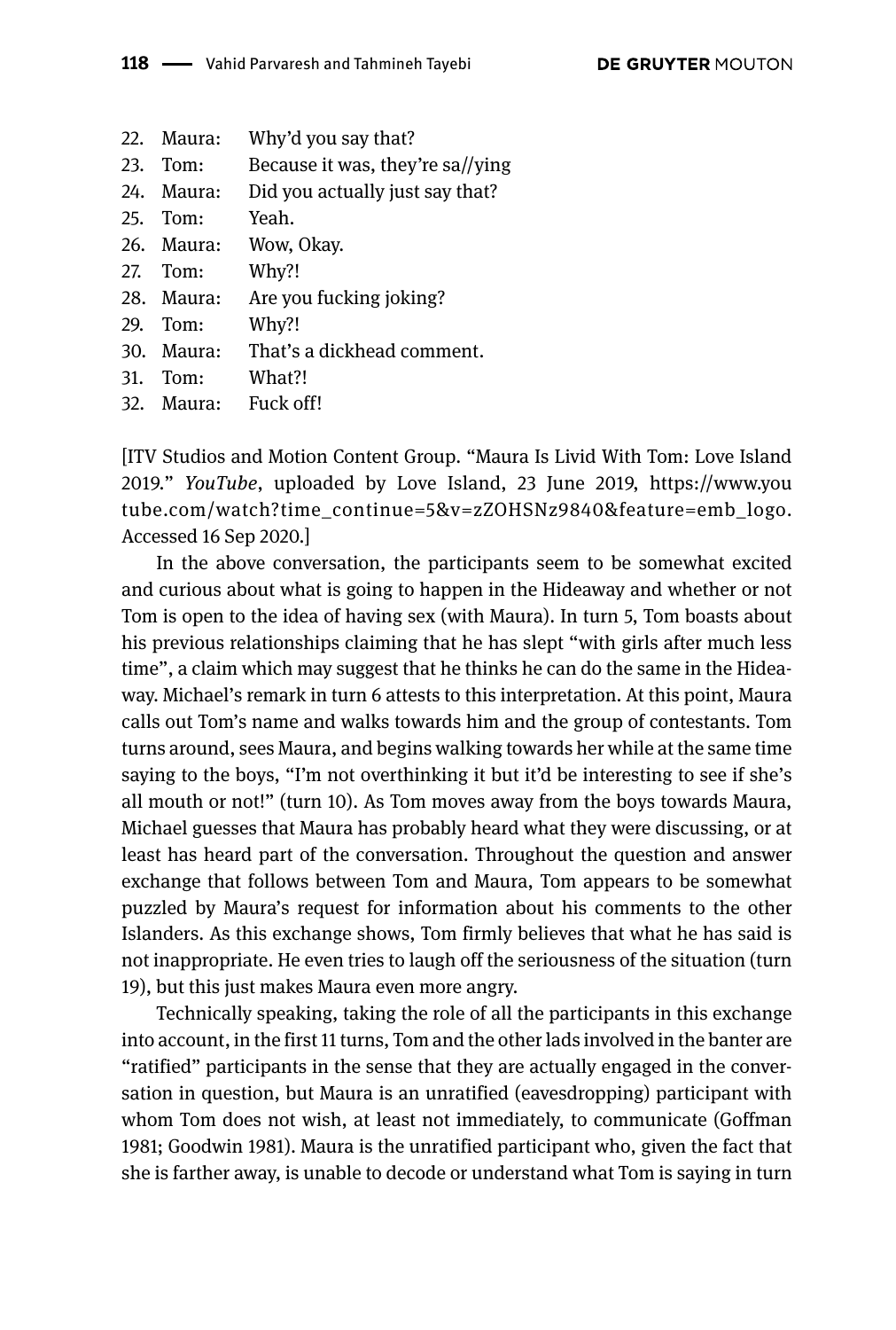10. In one account, Maura's taking of offence and anger appears to have been caused by the mere overhearing of, or rather confirmation of, the fact that Tom has said "it'd be interesting to see if she's all mouth or not".

Linguistically speaking, the idiomatic expression "to be all mouth", used to describe people who have a tendency to say "things just to impress people" and do not really intend to do the things they say (Macmillan Dictionary 2019), is, of course, not a polite way to describe people (see Allan and Burridge 2006). However, in the context of the banter with the other lads – a context from which Maura is absent and is therefore unable to hear exactly what is being said – "being all mouth" serves as Tom's contribution to the ongoing banter; possibly even an attempt to express his excitement at the thought of spending some private time with Maura<sup>5</sup> (cf. Sinkeviciute 2019). However, as soon as Maura is made aware of this, either by Tom directly telling her or by overhearing it, the entire interaction takes a different turn. In this context, "it'd be interesting to see if she's all mouth or not", uttered in a situation involving other boys, enables Maura to attribute a mental state, from a third person perspective, to the behaviour observed (Ciaramidaro et al. 2007). In light of some of the mainstream approaches to (im)politeness, one could argue that, for Maura to take offence and become angry at what Tom has said, she would need, first and foremost, to work out the following:

- (a) the time and place of Tom's utterance and the people involved (e. g., Maura);
- (b) other contextual information (e. g., the fact that Maura had previously, quite openly, talked about her desire to have sex on the island, that Tom and Maura had already shared a few kisses, or even that in the banter talk in question she had been treated like an outsider).

Activating such relevant contextual information, triggered by the linguistic material, seems to be the most important top-down pragmatic process involved.

While the above understanding of taking offence is in itself rewarding, it does not appear to adequately explain the complex nature of the taking of offence in this example. This makes more sense if one takes into account some crucial background information, especially the fact that in the follow-up interviews, Tom told journalists (see Gallagher and Downham 2019) that Maura had already demonstrated the habit of "putt[ing] herself onto Tommy [one of the other boys on the

**<sup>5</sup>** We are aware that using the term "being all mouth" to discuss a woman's tendency to have sex, particularly when she is absent from the conversation, is a *morally* condemnable way to use language (see Kádár et al. 2019; Parvaresh 2019; Parvaresh and Kádár 2019). What we are suggesting here, however, is that the presence of Maura changes the dynamics of the interaction from a conversation between lads, to one which can actually be perceived as offensive.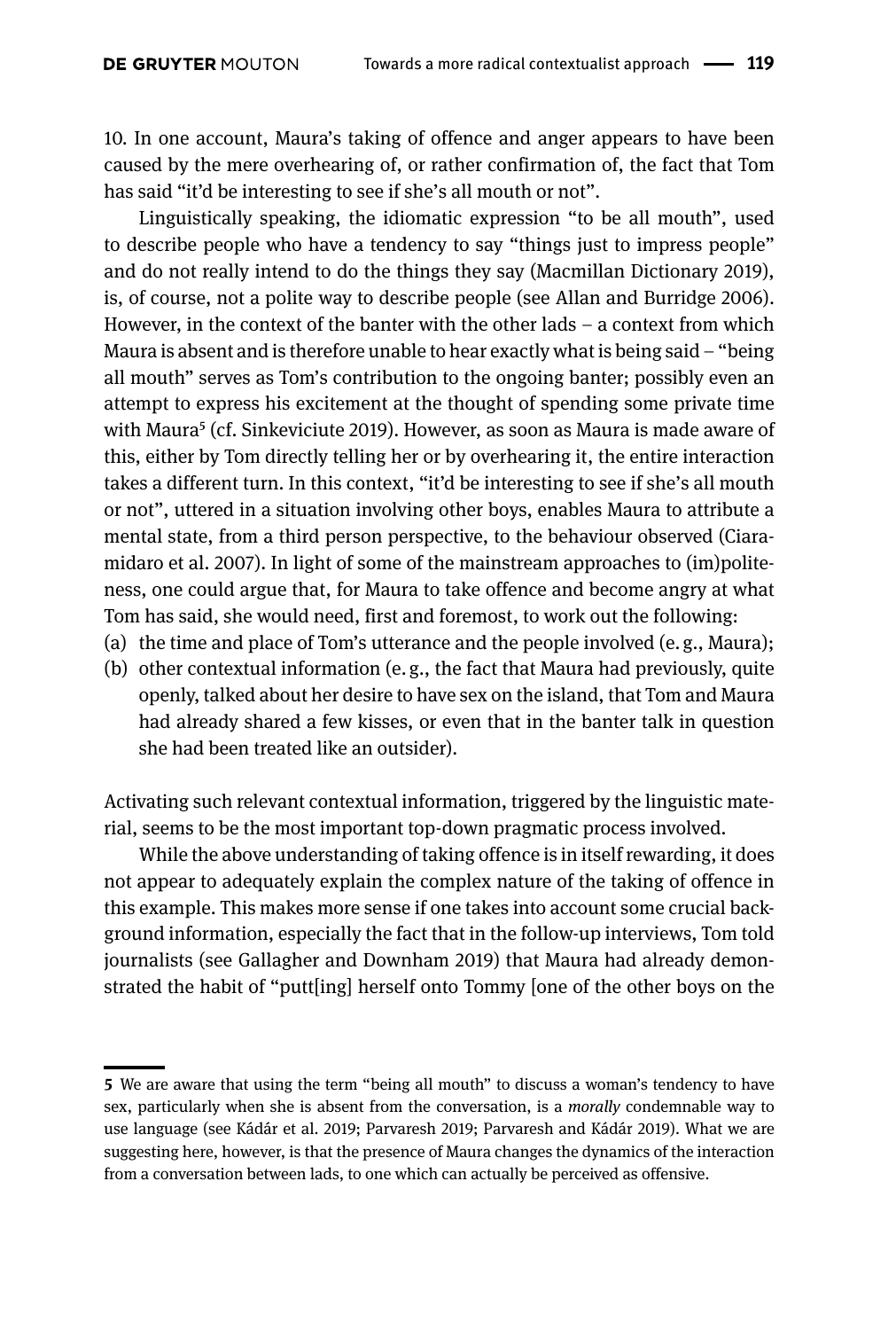Island]", who had even "dodged a couple of kisses from her" despite her persistent endeavour to win him over. Tom also said that he "was really surprised at [Maura's] reaction" as she seemed very open to the idea of sex and explicitly talked about it. Consequently, while "being all mouth" could trigger the above processes involved in arriving at what Tom meant, these *cannot be* the main contributing factors. This motivates our alternative account according to which most of the inferences the hearer, or rather the offence taker, makes are intuitively derived from a number of prior expectations (or rather intuitions) independent of the linguistic material. It is these competing expectations (e. g., the fact that Maura had ended up with Tom whom she did not particularly fancy coupling up with) which more or less guide Maura towards arriving at a so-called more markedly offensive inference than the one envisaged by Tom. In light of the latter account, Tom's comment, "if she's all mouth or not", must be analyzed by conforming to Maura's expectations. Accordingly, Maura's role changes from one in which she deduces Tom's intention to one in which she has more conscious "control" over how she interprets Tom's utterance, thus making assumptions which may (or may not) be necessarily speaker-intended. In this context, to be interpreted as an offensive remark, "what is said" by Tom needs to be "intuitively [and consciously] accessible" (Recanati 2004: 20) to Maura in such a way as to enable her to keep considerations of contextual factors to a maximum.

### **4.2 Radical contextualism and taking offence**

Having specified the need for a more radical contextualist account of taking offence, we are now in a position to apply our understanding to the discussion of two additional examples that involve taking offence. These examples serve to further demonstrate how the alternative account of taking offence can be used to explain both general cases of impoliteness evaluation – presumably those that do not involve any mismatch between various inferences – and cases in which there appears to be a mismatch between the perceptions of the speaker and hearer, which can lead to different forms of conflictual interaction (cf. Tayebi 2018).

### **Vicky Cristina Barcelona**

The below example is taken from the 2008 film, *Vicky Cristina Barcelona*. The film revolves around two American women, Vicky and Cristina, who have travelled to Barcelona for a vacation. Here, they meet a handsome and apparently well-known local artist, Juan Antonio, who is strongly attracted to both women. The below conversation takes place immediately after a scene during which Juan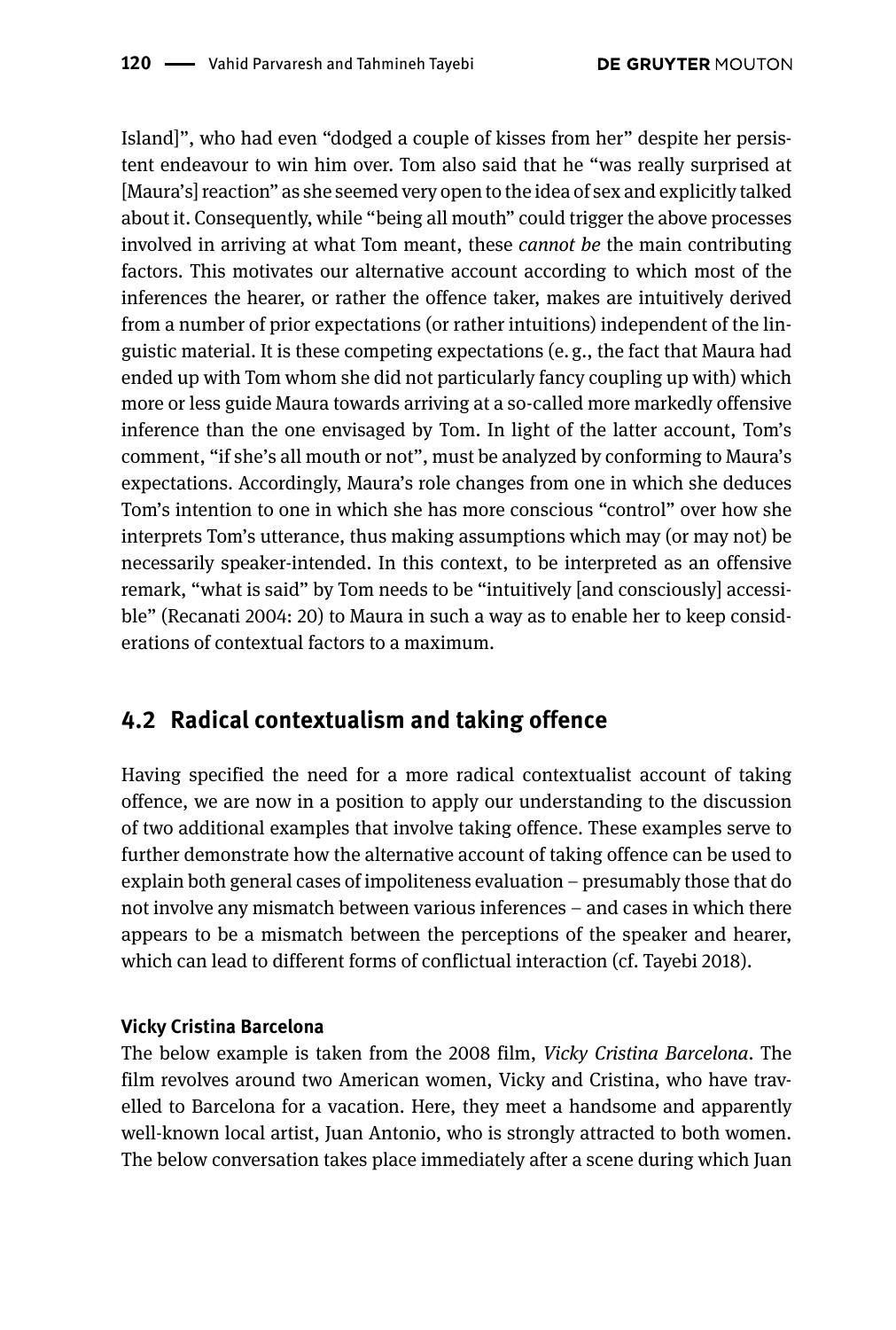Antonio asks both Vicky and Cristina, whom he has just met, to go to Oviedo with him for the weekend for something to eat, to drink good wine and, possibly, to make love. Vicky is not interested in this forthright sexual adventure because she is committed to her fiancé, Doug. Cristina, on the other hand, appears to be captivated by Juan Antonio's free spirit. The following conversation takes place between Vicky and Cristina after Juan Antonio has left the women to consider his offer:

- 1. Vicky: I hope you're joking about going.
- 2. Cristina: Oh my god, this guy is so interesting.
- 3. Vicky: =Interesting?! You're kidding? What's so interesting? He wants to get us both into bed! You know, but he'll settle for either, in this case you.
- 4. Cristina: Vicky, I am a big girl, Okay? If I wanna sleep with him, I will, if not, I won't.
- 5. Vicky: Cristina, he is a total stranger! This is impulsive even for you and if I heard right, he was violent with his wife.
- 6. Cristina: =At least he is not one of those factory-made zombies, you know. I mean this would be a great way to get to know him.
- 7. Vicky: No::! It's not! I'm, I'm not going to Oviedo with this, with this charmingly candid-wife-beater. You find his aggressiveness attractive, but I don't. And he's, he's certainly not handsome
- 8. Cristina: =I think he is very handsome, he's got a great look, I mean, he's, you know, he is really sexy.
- 9. Vicky: Uhum, yeah you would, because you are mm, you know, neurotic.

10. Cristina: =But you've gotta admire his no-bullshit approach.

- 11. Vicky: =What are you talking about, it is all bullshit! I am not going to Oviedo, first off, I've never heard of Oviedo. I don't find ((phone ringing)) him winning. Third, even if I wasn't engaged and was free to have some kind of dalliance with a Spaniard, I wouldn't pick this one.
- 12. Vicky: ((on the phone talking to Doug, her finance)) Hello? Hi. Oh, hi. I can't talk right now. I'm, I'm, I'm trying to save Cristina from making a potentially fatal mistake. What? No, the usual. Yeah, I'll call you back. (1) I love you, too.
- 13. Cristina: If we go back to the house now, we can just throw some things in a bag and then we'll meet him there. Look, I took an instant liking to this guy. I mean, you know, he's not one of these (1) cookie-cutter molds. You know, he's, he's creative and he's artistic //and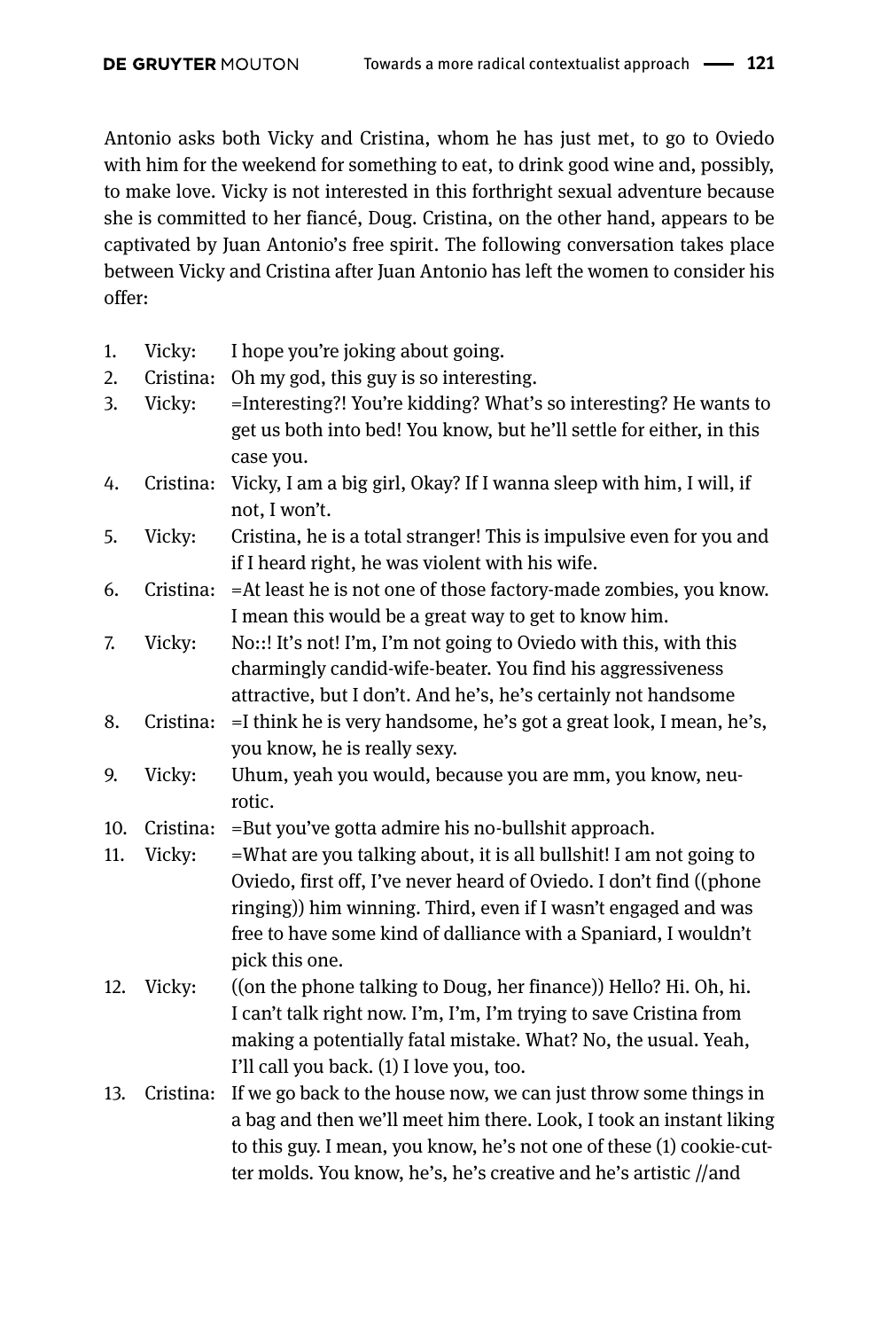| 14. Vicky: | ((looks curious and shocked)) Cookie-cutter mold? What do           |
|------------|---------------------------------------------------------------------|
|            | you?! Is that what you think of Doug?                               |
|            | 15. Cristina: Doug?! Who said anything about Doug?!                 |
| 16. Vicky: | It's ridiculous. You like the way it sounds, to pick up and fly off |
|            | in an airplane.                                                     |

[*Vicky Cristina Barcelona.* Directed by Woody Allen, screenplay by Woody Allen, Mediapro and Wild Bunch, 2008. *Netflix*.]

As the above exchange shows, the conversation revolves around whether or not Vicky and Cristina should accept Juan Antonio's invitation to travel to Oviedo and spend time with him. Vicky appears to be resolutely against the idea and is doing everything in her power to discourage Cristina from accepting the invitation. When, in turn 12, her fiancé, Doug, rings her, she tells him that Cristina is "making a potentially fatal mistake". However, Cristina does not change her mind, and in what appears to be her last attempt to justify her interest in accepting the invitation, she tells Vicky that she likes Juan Antonio because "he's not one of these cookie-cutter molds" as he is "creative" and "artistic" (turn 13). Vicky retorts, in turn 14, by asking Cristina the rhetorical question of whether she thinks Doug, Vicky's fiancé, is like a cookie-cutter mold. Cristina is greatly shocked by this response and her state of shock is evidenced in turn 15, where she not only tries to express her surprise by repeating Doug's name – possibly in an attempt to ensure that she has correctly understood Vicky – but also by firmly denying, in the form of a rhetorical question, that she was talking about Doug.

Evidently, Vicky has taken offence because she believes that Cristina, by mentioning that Juan Antonio is not a cookie-cutter mold, is insinuating that Vicky's finance, Doug, is exactly that. Doug is not, in any plausible way, the topic of the conversation. His only appearance is indirect and is in the form of a brief phone call that he makes to Vicky during her ongoing conversation with Cristina. So, the question is how and why does Vicky think that Christina is referring to her fiancé? Cristina's surprise reaction in turn 15 attests to the presence of a deviant meaning which is not in line with what the speaker is meaning.

Of course, for Vicky to infer the supposedly "deviant" interpretation of what is being meant by "he's not one of these cookie-cutter molds", she would need to bring a range of variant meanings (presumably her uncertainty about her choice of fiancé, her deep-rooted dissatisfaction with Doug, any previous discourses with her friends, including Cristina, about Doug, etc.) to the inferential process, as input, for such a pragmatic adjustment to take place. Accordingly, Vicky's understanding of what Cristina is saying comprises a set of truth evaluable expectations which are arrived at, not by virtue of the conventional meaning of Cristi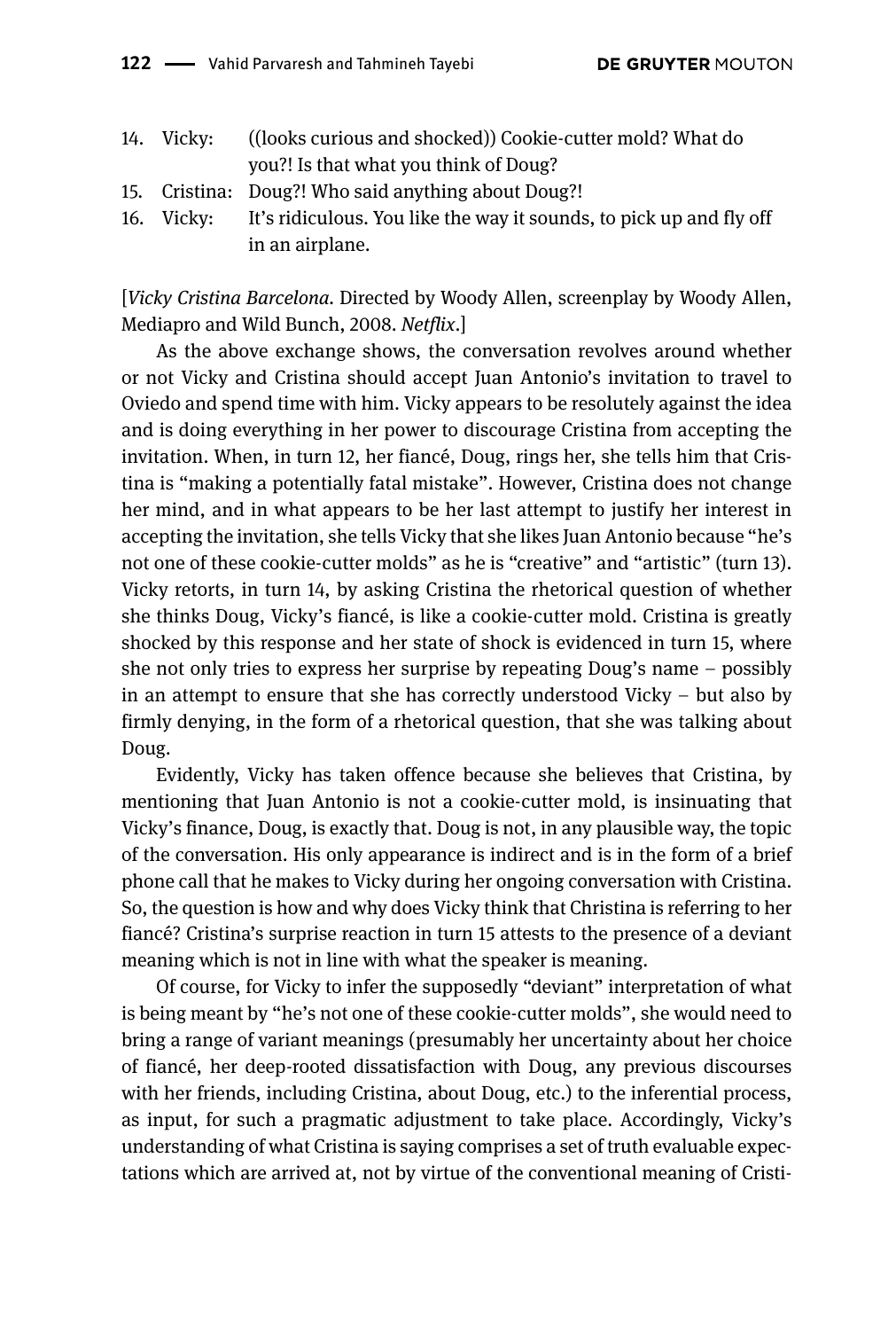na's words, but rather by adjusting context-dependent information in ways that would personally benefit her<sup>6</sup>.

As demonstrated in the above examples, a moderate contextualist account would be rather insufficient (Parvaresh and Tayebi 2018) to establish the instances of taking offence that are experienced and/or portrayed in these situations. Taking on the role of an interpreter, the hearer in this context, develops not just his/her understanding of the interaction in question, but engenders new meanings and/or discourses within the course of an interaction. This is not only evident in those contexts in which the hearer pragmatically adjusts the meaning of what he/she hears, but also in contexts "in which there is insufficient linguistic material" (Parvaresh and Tayebi 2018: 94). By way of illustration, let us now focus on another exchange.

### **He's Just Not That Into You**

The following excerpt has been taken from *He's Just Not That Into You*, a 2009 film directed by Ken Kwapis. This film involves several people, including couples such as Beth and Neil, and tells the story of many romantic adventures and the struggles experienced by different couples. Beth and Neil have lived together for many years and appear to have a relatively normal life, but they are unmarried as Neil has not yet proposed to Beth:

[Beth enters the living room while Neil is hammering a nail into the wall, on which he intends to hang a painting]

- 1. Neil: Hey (2) that looks straight to you?
- 2. Beth: Why are you hanging that?
- 3. Neil: Um, because you asked me to, about three weeks ago. I'm getting around to it.
- 4. ((Beth moves silently to the other side of the room))
- 5. Neil: Why? You don't, you don't want it here?
- 6. Beth: No, I love it there. But just stop.
- 7. Neil: ((looks confused)) Why? Is it the painting? You know, I know, it looks kind of like this, looks kind of like a deflated boob here. Right? I know. It's gonna be depressing. Should I take it down?
- 8. Beth: (2) No, I want you to stop doing anything nice.

**<sup>6</sup>** One of the reviewers noted that "both interactants 'seem to have a mutual understanding on the metaphorical use of 'cookie-cutter molds'". This is a valid observation; however, we believe, based on the linguistic evidence (e. g., turn 15), that the participants diverge greatly as to what the category known as "cookie-cutter molds" encompasses.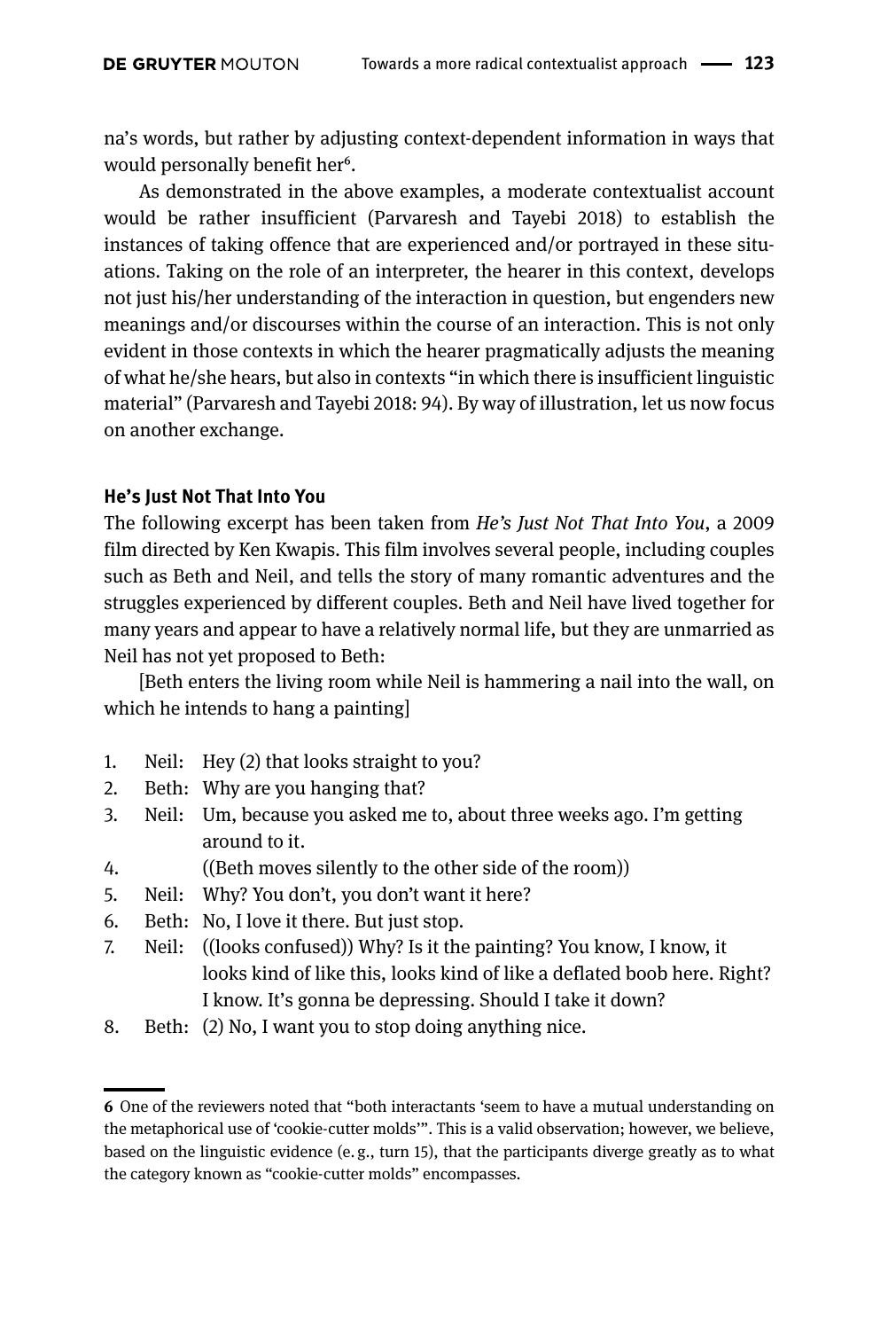9. Neil: ((while taking down the painting)) This feels like a trick.

- 10. Beth: No.
- 11. Neil: No?
- 12. Beth: No, I just (1) I just need you (1) to stop being nice to me unless you're gonna marry me after.
- 13. Neil: ((chuckles))
- 14. Beth: Is that funny?!
- 15. Neil: Uh! ((stops smiling))
- 16. Beth: Do you think that's funny?
- 17. Neil: Nope, I guess it's not funny.
- 18. Beth: See, you can't keep being nice to me, and I can't keep pretending that this is something that it's not. (2) We've been together for over seven years. (2) You know me, you know who I am. You either wanna marry me or you don't.
- 19. Neil: Or (2) that (2) there's the possibility (.) that I mean it when I say I don't believe in ma//rriage
- 20. Beth: ((Angrily shouting)) Bullshit! Bullshit! Come on! Bullshit for every woman that has been told by some man that he doesn't believe in marriage and then (1) six months later he's married to some 24-yearold that he met at a gym. It's just (.) It's bullshit.

[*He's Just Not That Into You*. Directed by Ken Kwapis, screenplay by Abby Kohn and Marc Silverstein, New Line Cinema and Flower Films, 2009. Netflix.]

As the excerpt reveals, when Beth arrives home, Neil is busy hanging a painting on the wall. Having greeted Beth by saying "hey", Neil asks whether the painting appears to "look straight" (turn 1). Instead of directly answering the question, Beth asks Neil why he is hanging the painting on the wall (turn 2), an action which could be the early signs of her dissatisfaction with Neil. In turn 3, he replies that she had asked him to hang this painting "about three weeks ago". Again, rather surprisingly, Beth does not answer him directly, but instead moves away from the wall on which the painting is being hung. Beth's lack of response and interest astonishes Neil and, in turn 5, he tries to establish why Beth is behaving in this way because, based on the contextual information that is available to him, Neil assumes that Beth no longer wants the painting to be hung on the wall. Beth reassures him that she loves the painting where it is, but also asks Neil to "just stop" (turn 6). This rather astonishes Neil but, at the same time, from his own perspective which is based on his background and the contextual information available to him, he believes that Beth's lack of interest must be related to the painting in question, and nothing else. Accordingly, he suggests that Beth might not like the painting itself as it has, for example, an image of a "deflated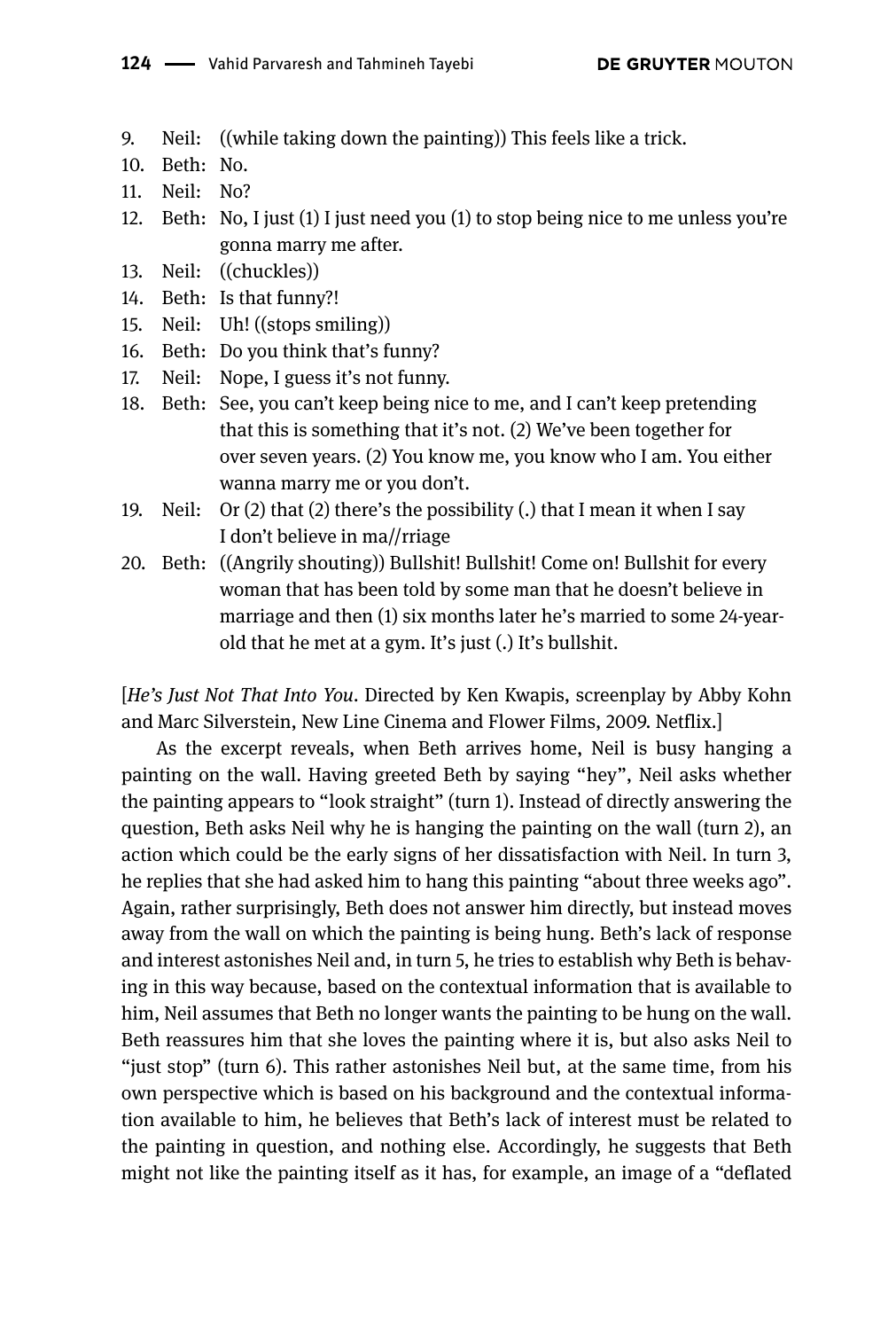boob" which she might quite understandably find "depressing" (turn 7). In the same turn, Neil offers to take down the painting if Beth does not like it. Beth's reply in turn 8 is an emphatic no, which she immediately follows by her asking him "to stop doing anything nice". Prior to turn 8, Neil's understanding of Beth revolves around the painting, either its location or the painting itself, and hence Beth's request is totally unexpected. This is evidenced by Neil's response in turn 9, "This feels like a trick", when he explicitly expresses his shock at what Beth has said. In response, Beth first categorically denies that what she has just said is a "trick" (turn 10), something which Neil does not appear to agree with (turn 11). Indeed, Neil's rhetorical question in turn 11 has the perlocutionary effect (Austin 1962) of encouraging Beth to be open about what is upsetting her. Accordingly, in turn 12, Beth tells Neil that she needs him "to stop being nice to me unless you're gonna marry me after". This is so unexpected and confusing, and falls outside the immediate contextual information that is available to Neil, that he is unable to reply but instead chuckles (turn 13).

Given the ongoing contextual information that is available to Neil, what Beth is saying is totally unexpected or, rather, is remotely available to him. To Neil, being (implicitly) told by his partner that hanging the painting on the wall is a/ an (unnecessary) demonstration of "being nice" is a bit too shocking. From Neil's perspective, what makes Beth's interpretation of his attempts to hang the painting on the wall "being nice" even more unexpected, is Beth's explicit request for Neil, in the same turn, to "marry" her after being nice to her, i. e., after hanging the painting on the wall.

However, viewing the situation through Beth's eyes, the above events can be interpreted rather differently. In the context of Beth and Neil's long romantic relationship and despite Beth's personal wish, Neil has never asked her to marry him. Beth thus considers, in a seemingly deliberate way, that Neil's action of hanging a painting on the wall implies that he is just being nice to her without any long-term commitment. In actual fact, it is against the backdrop of this information, which is not readily available to Neil but is actively brought in by Beth in a radically top-down manner, that such an inference might become defeasible in the sense of being occasioned one-sidedly by Beth. Indeed, it is the active presence of such "free" pragmatic processes (see Recanati 2010, 2012), although not necessarily triggered by any (linguistic) material that may become available throughout the course of the immediate interaction, which modulates the dynamics of the interaction with a view to deducing an "inference of [im]polite [or rather offensive] intentions", without being "inextricably attached" to the (con)textual material in question (Brown 2001: 11623). Arguably, what Beth thinks or wants to be implicated is done "by virtue of an inference" (Recanati 2004: 6) squeezed out of this interaction.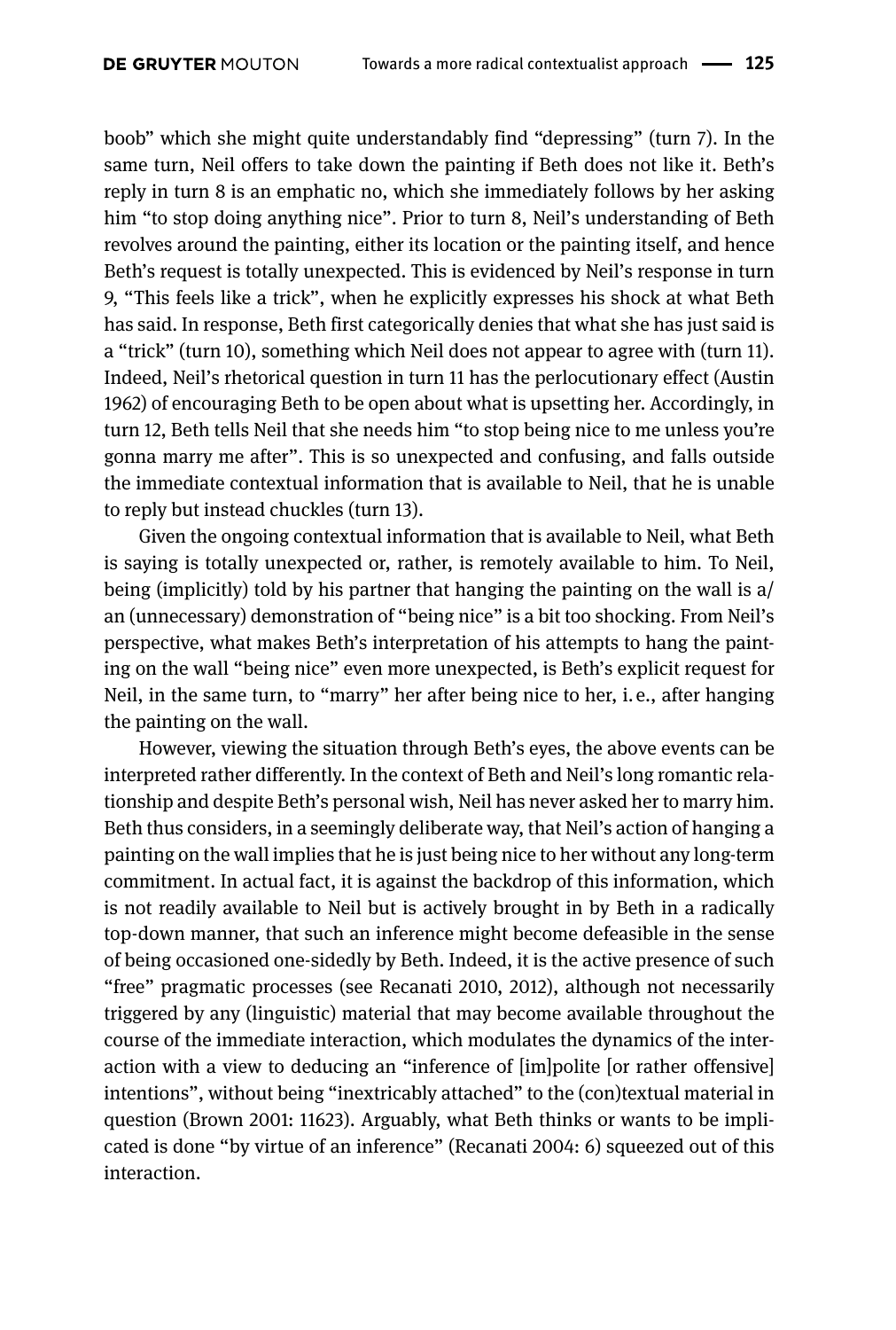We now return to the remainder of the conversation. Neil's chuckle, which might indicate his lack of (at least immediate) interest in the idea of marriage, forces Beth to retort in turn 14 by asking a rhetorical question, in which she expresses her feelings of frustration and/or anger. Neil, who by this time is even more confused by the turn of events, does not reply, forcing Beth to repeat the rhetorical question (turn 16), and this time Neil replies by saying that "it's not funny" (turn 17). Evidently, Beth is not merely insisting that her partner puts on record that what she has just said is not funny. She adopts this strategy to ensure that she clarifies the point she is trying to make, with a view to persuading Neil to marry her (cf. Zhang and Parvaresh 2019). With this aim in mind, in turn 18, she explains why she has made this request, with her explanation being based on the fact that they had been "together for over seven years", thereby implying that it was time they got married. In the same turn, Beth even goes so far as to claim that if Neil does not marry her, then their relationship is over. In response, Neil claims that it is not an either/or situation and suggests a third possibility, namely that he does not believe in the institution of marriage (turn 19), implying that they could live happily together indefinitely, without marrying. This greatly angers Beth, and she describes his comments as "bullshit" (turn 20).

As the above conversational exchange demonstrates, "what is said/done" involves inferences whose content is creatively adjusted by the interactants. To extrapolate from this position, we could claim that Beth's feeling of "being in a relationship for seven years and not being asked to marry her partner" impacts on the entire conversation, in a radically top-down manner, helping her to actively adjust a situation by using her state of, e. g., "feeling bad", as an excuse to get something done, i.e., to encourage her partner to marry her.

## **5 Concluding remarks**

From its earliest beginnings, impoliteness literature has paid particular attention to the role of the "speaker" and the strategies that the speaker can use to *cause* offence (e. g., Culpeper 1996) as well as the speaker's intention and role in purposefully issuing a face-threatening act (e. g., Bousfield 2008). While research on the relational (e. g., Locher and Watts 2008), social (e. g., Kádár 2017; Horgan 2019, 2020), cultural (Sharifian and Tayebi 2017), interactional (e. g., Haugh 2015a, 2017) and contextual (e. g., Terkourafi 2001; Culpeper et al. 2003) dimensions of language has provided us with a wealth of insight into the topic, there are many occasions in which taking of offence takes place without any agreement whatsoever between the so-called *offendee* and the *offender*. Recognition of the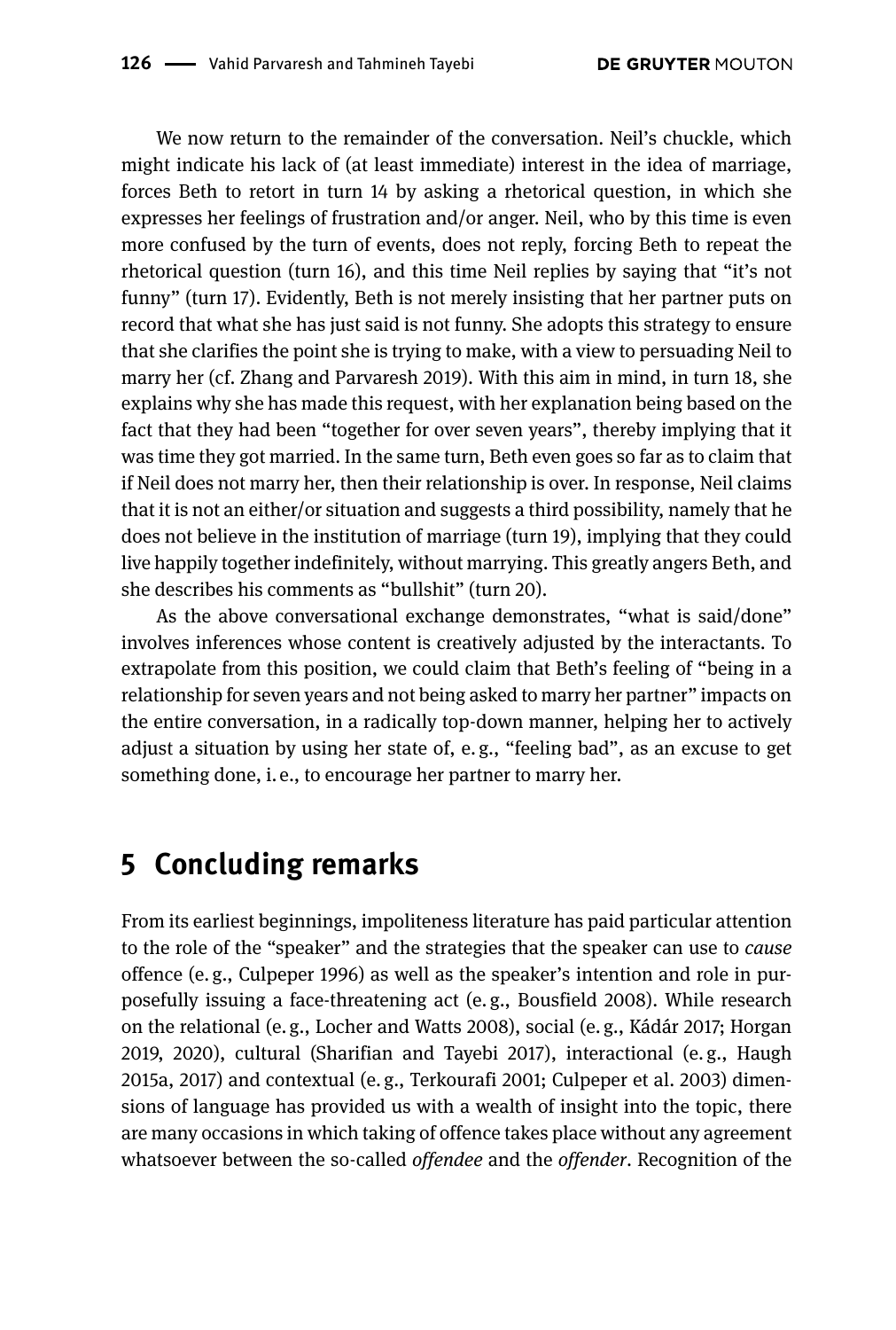fact that impoliteness is an evaluative moment (Eelen 2001; Kádár and Haugh 2013) and the many research studies that have investigated this issue are important steps towards explaining the notion of taking offence, but it appears that a knowledge gap still exists regarding the role of the hearer in this process, particularly when one takes into account the fact that such evaluations are often "fundamentally subjective" (Ruhi 2008: 289). It is exactly these fundamentally subjective evaluations, which not only have a tendency to vary across groups of speakers (Parvaresh 2019; Parvaresh and Tayebi 2018), but also across identifiable individuals in locally situated interaction (cf. Mitchell and Haugh 2019), which arguably makes this line of research a particularly thorny one. As Haugh (2017: 282) by drawing on Saul (2002) notes, the distinction between "what the hearer thinks the speaker implicated" and "what the speaker thinks he or she implicated" needs to be investigated more systematically. Indeed, it has been demonstrated that multiple inferences can be made from "what is said (or not), how it is said, […] when it is said (or not)" (Haugh 2017: 286), and even from what is unsaid (Parvaresh and Tayebi 2018).

The current study is an attempt to provide an account of the notion of taking offence in contexts that involve identifiable individuals in more locally situated interactions. Motivated by some of the tenets of radical contextualism, in this study we have attempted to explain how and why the hearer actually engages in such an evaluative process. More precisely, we have tried to elucidate the (pragmatic) processes which appear to be at work when the hearer either assigns a particularly impolite or offensive meaning to an utterance during the course of an interaction, or adjusts the entire interaction in ways that are not necessarily envisaged by the speaker. As the discussed examples demonstrate, the hearer can go very far in assigning an offensive meaning, or intention, to what he/she has heard, or rather to the interaction in question. The hearer seems to achieve this by engaging in a purely top-down process of meaning making. This enables the hearer to cause a certain offensive meaning to prevail in ways which are not related to immediate (con)textual information. In this respect, recent findings in pragmatics have also demonstrated that "the gap between propositions and natural-language sentences is much broader than is standardly assumed" (Wilson and Carston 2019: 36).

The explanations provided here contribute to present-day attempts to explain the variability involved in the taking of offence. However, given the fact that the data used in this study, especially those taken from films, might be slightly different from purely naturally occurring conversations, more research is certainly needed to further explore the claims made in this study. Future studies could therefore investigate in some more detail, and by using more natural data, the variability involved in taking offence and whether and how the claims put forward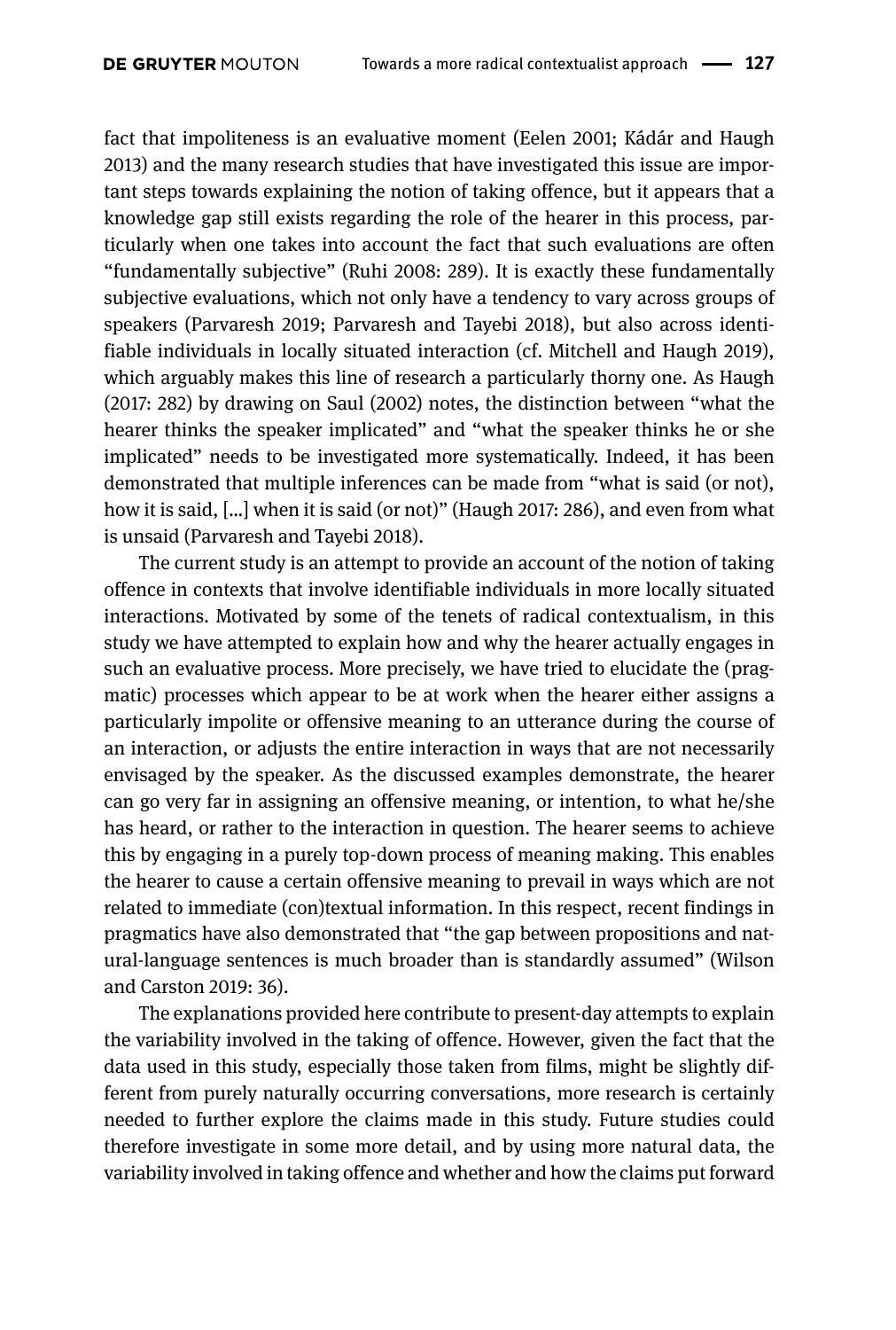in this paper could explain this phenomenon. Another potential area for research would be one in which researchers explore so-called inherently impolite language alongside and with reference to the hearer's role in evaluations of offence.

## **Transcription conventions**

- . A fall in tone.
- , Continuing intonation.
- ! An animated tone.
- ? A rising tone.
- (.) A half-a-second pause.
- (1) A pause in seconds.
- (( )) Additional information added during transcription.
- $//$  A current speaker's utterance is overlapped by that of another speaker on the next line.
- = No pause between turns.

**Acknowledgments:** We are grateful to Daniel Z. Kádár, Mervyn Horgan and three anonymous reviewers for their invaluable feedback on previous drafts of this paper. We are also thankful to *Anglia Ruskin University's Open Access Fund* for supporting Open Access publication of this paper. Any remaining inadequacies are ours.

## **References**

- Allan, Keith & Kate Burridge. 2006. *Forbidden words: Taboo and the censoring of language*. Cambridge: Cambridge University Press.
- Ariel, Mira. 2019. Different prominences for different inferences. *Journal of Pragmatics.* 154. 103–116.
- Austin, John L. 1962. *How to do things with words*. Oxford: Oxford University Press.
- Bach, Kent. 2012. Saying, meaning, and implicating. In Keith Allan & Kasia M. Jaszczolt (eds.). *Cambridge Handbook of Pragmatics*. 47–68. Cambridge: Cambridge University Press.
- Bezuidenhout, Anne. 2002. Truth-conditional pragmatics. *Philosophical Perspectives*. 16. 105–134.
- Bousfield, Derek. 2008. *Impoliteness in interaction*. Amsterdam: John Benjamins.
- Brown, Penelope. 2001. Politeness and language. In Neil J. Smelser & Paul B. Baltes (eds.). *The International Encyclopaedia of the Social and Behavioural Sciences*. 11620–11624. Oxford: Elsevier.
- Carston, Robyn. 2004. Truth-conditional content and conversational implicature. In Claudia Bianchi (ed.). *The Semantics/Pragmatics Distinction*. 65–100. Stanford: CSLI.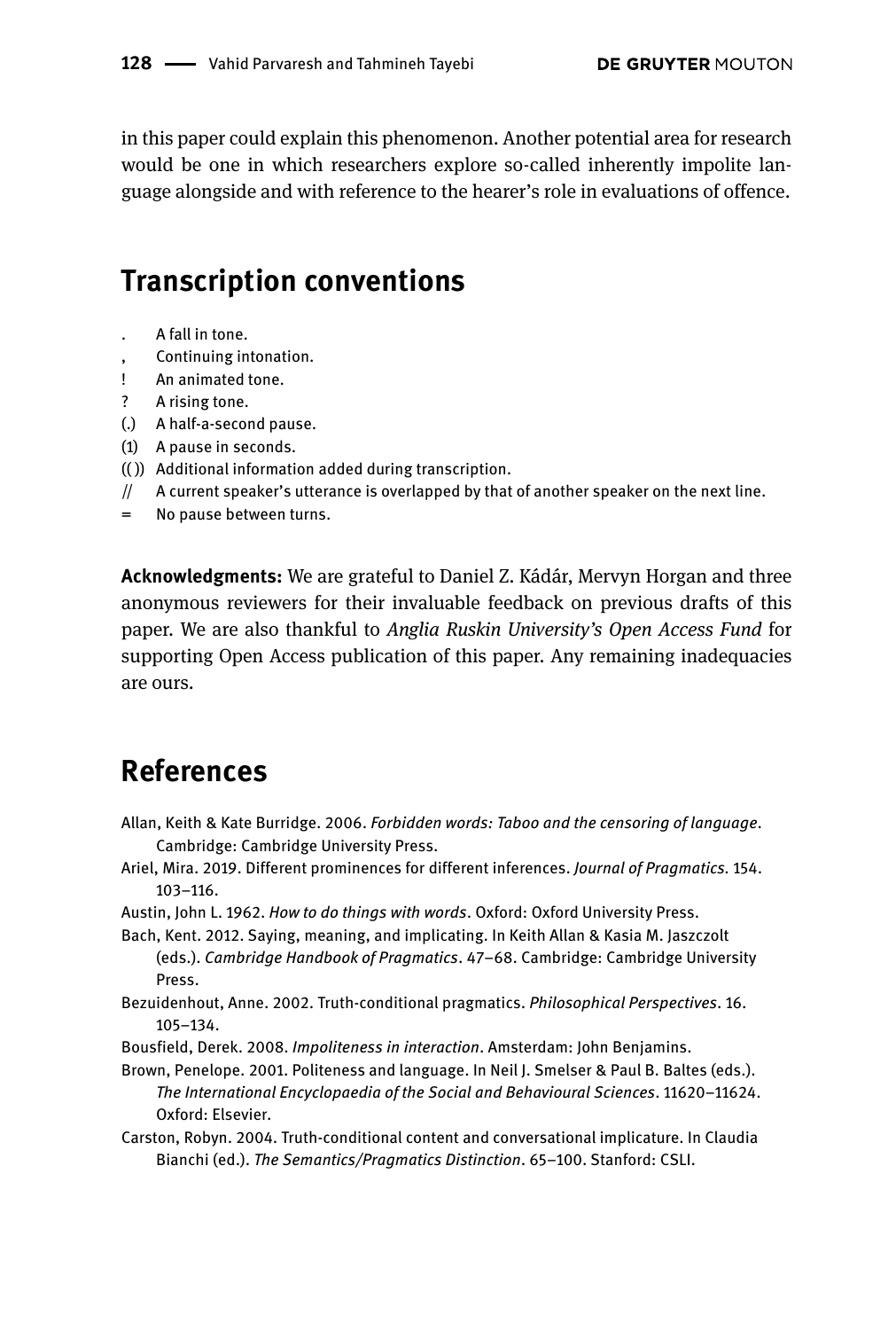- Carston, Robyn. 2012. Word meaning and concept expressed. *The Linguistic Review* 29. 607–623.
- Ciaramidaro, Angela, Mauro Adenzato, Ivan Enrici, Susanne Erk, Lorenzo Pia, Bruno G. Bara & Henrik Walter. 2007. The intentional network: how the brain reads varieties of intentions. *Neuropsychologia* 45(13). 3105–3113.
- Culpeper, Jonathan. 1996. Towards an anatomy of impoliteness. *Journal of Pragmatics* 25(3). 349–367.
- Culpeper, Jonathan. 2011. *Impoliteness: Using language to cause offence*. Cambridge: Cambridge University Press.
- Culpeper, Jonathan, Derek Bousfield & Anne Wichmann. 2003. Impoliteness revisited: with special reference to dynamic and prosodic aspects. *Journal of Pragmatics.* 35. 1545–1579.
- Dänzer, Lars. In press. The explanatory project of Gricean pragmatics. *Mind & Language*. <https://doi.org/10.1111/mila.12295>
- Eelen, Gino. 2001. *A Critique of politeness theories*. Manchester: St. Jerome Publishing.
- Goffman, Ervin. 1981. *Forms of talk*. Pennsylvania: University of Pennsylvania Press.
- Goodwin, Charles. 1981. *Conversational organization: interaction between speakers and hearers.* New York: Academic Press.
- Grice, Paul. 1975. Logic and conversation. In Peter Cole & Jerry Morgan (eds.). *Syntax and semantics (Vol. 3): Speech acts*. New York: Seminar Press.
- Haugh, Michael. 2002. The intuitive basis of implicature. *Pragmatics* 12(2). 117–134.
- Haugh, Michael. 2010. When is an email really offensive?: Argumentativity and variability in evaluations of impoliteness. *Journal of Politeness Research* 6(1). 7–31.
- Haugh, Michael. 2015a. *Im/politeness implicatures*. London and NY: Mouton.
- Haugh, Michael. 2015b. Impoliteness and taking offence in initial interactions. *Journal of Pragmatics* 86. 36–42.
- Haugh, Michael. 2017. Implicature and the inferential substrate. In Piotr Cap & Marta Dynel (eds.). *Implicitness: From lexis to discourse*. 281–304. Amsterdam: John Benjamins.
- Haugh, Michael & Wei-Lin M. Chang. 2019. "The apology seemed (in)sincere": Variability in perceptions of (im)politeness. *Journal of Pragmatics.* 142. 207–222.
- Horgan, Mervyn. 2019. Everyday incivility and the urban interaction order: Theorizing moral affordances in ritualized interaction. *Journal of Language Aggression and Conflict* 7. 32–55.
- Horgan, Mervyn. 2020. Urban interaction ritual: Strangership, civil inattention and everyday incivilities in public space. *Pragmatics* 30. 116–141.
- Huang, Minyao. 2017. A plea for radical contextualism. *Synthese* 194(3). 963–988.
- Kádár, Dániel Z. 2017. *Politeness, impoliteness and ritual*. Cambridge: Cambridge University Press.
- Kádár, Dániel Z. 2020. Capturing injunctive norm in pragmatics: Meta-reflective evaluations and the moral order. *Lingua* 237. 1–16.
- Kádár, Dániel. Z. & Michael Haugh. 2013. *Understanding politeness*. Cambridge: Cambridge University Press.
- Kádár, Dániel Z., Vahid Parvaresh, & Puyu Ning. 2019. Morality, moral order, and language conflict and aggression. *Journal of Language Aggression and Conflict* 7(1). 6–31.
- Langlotz, Andreas & Miriam Locher. 2017. (Im)politeness and emotion. In Jonathan Culpeper, Michael Haugh, & Dániel Z. Kádár (eds.). *The Palgrave Handbook of Linguistic (Im) politeness*. 287–322. London: Palgrave Macmillan, London.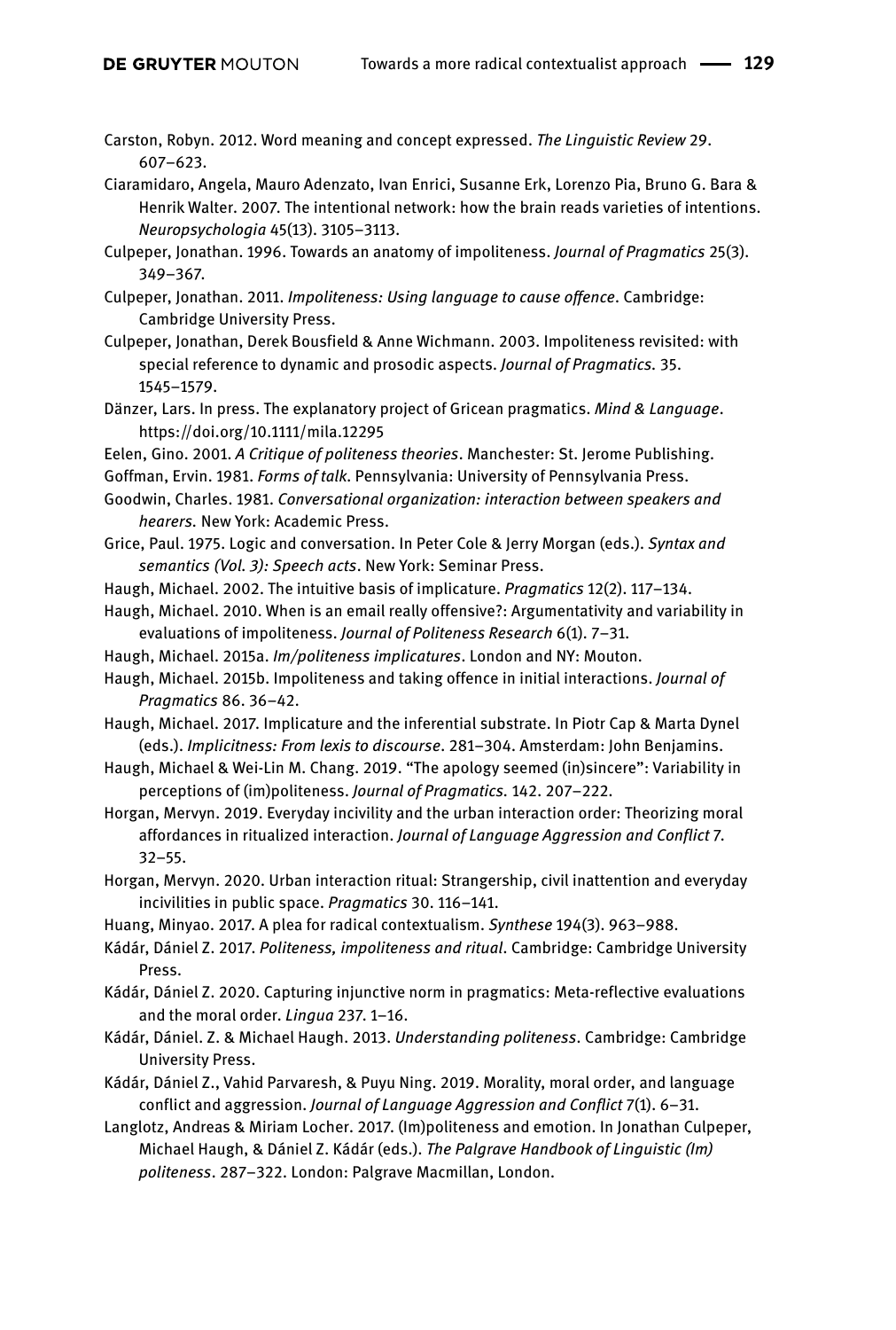Levinson, Steven C. 2000. *Presumptive meanings: the theory of generalized conversational implicature*. Cambridge, MA: MIT Press.

Locher, Miriam A., & Richard J. Watts. 2008. Relational work and impoliteness: Negotiating norms of linguistic behaviour. In Derek Bousfield & Miriam A. Locher (eds.). *Impoliteness in language: studies on its interplay with power in theory and practice*. 77–99. London and NY: Mouton de Gruyter.

Macmillan Dictionary. 2019. *be all mouth*. Available at: [https://www.macmillandictionary.com/](https://www.macmillandictionary.com/dictionary/british/be-all-mouth) [dictionary/british/be-all-mouth](https://www.macmillandictionary.com/dictionary/british/be-all-mouth)

Marchesan, Eduardo & David Zapero. (eds.). 2018. Context, truth and objectivity: essays on radical contextualism. London: Routledge.

Márquez Reiter, Rosina & Dániel Z. Kádár. 2015. (Im)politeness and (im)morality: Insights from intervention. Journal of Politeness Research. 11. 239–260.

Mishan, Freda. 2004. Authenticating corpora for language learning: a problem and its resolution. *ELT Journal.* 58(3). 219–227.

Mitchell, Nathaniel & Michael Haugh. 2015. Agency, accountability and evaluations of impoliteness. *Journal of Politeness Research.* 11. 207–238.

- O'Keeffe, Anne, Brian Clancy & Svenja Adolphs. 2019. *Introducing pragmatics in use* (2<sup>nd</sup> edn.). London: Routledge
- Ogiermann, Eva & Pilar Garcés-Conejos Blitvich. 2019. Im/politeness between the analyst and participant perspectives: an overview of the field. In Eva Ogiermann and Pilar Garcés-Conejos Blitvich (eds.). *From speech acts to lay understandings of politeness: multilingual and multicultural perspectives*. 1–24. Cambridge: Cambridge University Press.
- Parvaresh, Vahid. 2019. Moral impoliteness. *Journal of Language Aggression and Conflict* 7(1). 79–104.
- Parvaresh, Vahid & Tahmineh Tayebi. 2018. Impoliteness, aggression and the moral order. *Journal of Pragmatics* 132. 91–107.
- Parvaresh, Vahid, and Dániel Z. Kádár. 2019. Morality and language aggression. *Journal of Language Aggression and Conflict* 7(1). 1–5.
- Recanati, François. 2001. What is said. *Synthese*. 75–91.
- Recanati, François. 2004. *Literal meaning*. Cambridge: Cambridge University Press.
- Recanati, François. 2010. *Truth-conditional pragmatics*. Oxford: Oxford University Press.

Recanati, François. 2012. Contextualism: Some varieties. In Keith Allen & Kasia. M. Jaszczolt (eds.). *The Cambridge Handbook of Pragmatics*. 135–150. Cambridge: Cambridge University Press.

- Ruhi, Şükriye. 2008. Intentionality, communicative intentions and the implication of politeness. *Intercultural Pragmatics.* 5(3). 287–314.
- Sharifian, Farzad & Tahmineh Tayebi. 2017. Perception of (im)politeness and the underlying cultural conceptualisations. *Pragmatics & Society* 8(2) 231–253.
- Saul, Jennifer M. 2002. Speaker meaning, what is said, and what is implicated. *Nous* 36. 228–248.
- Sinkeviciute, Valeria. 2019. *Conversational humour and (im) politeness: a pragmatic analysis of social interaction.* Amsterdam: John Benjamins.
- Spencer-Oatey, Helen, & Dániel Z. Kádár. 2016. The bases of (im) politeness evaluations: culture, the moral order and the East-West debate. *East Asian Pragmatics* 1. 73–106.
- Sperber, Dan & Deirdre Wilson. 1995. *Relevance: Communication and cognition*. Oxford: Blackwell